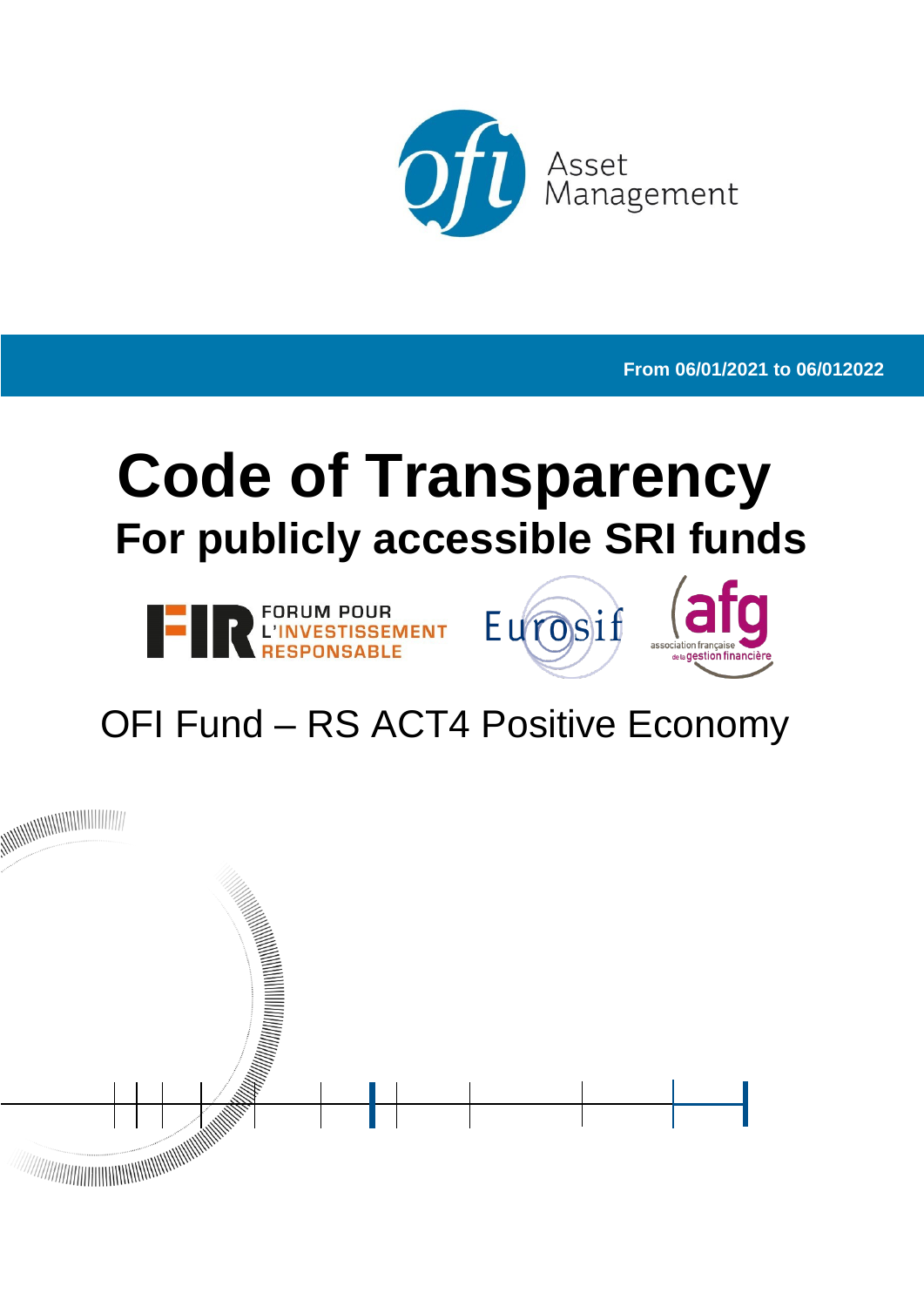#### **European SRI Transparency Code**

The European SRI Transparency Code (the Code) focuses on SRI funds distributed publicly in Europe and is designed to cover a range of assets classes, such as equity and fixed income.

All information pertaining to the European SRI Transparency Code can be found at the following website: [www.eurosif.org.](http://www.eurosif.org/) The Code comes with a Guidance Manual for fund managers on how to best use and respond to the Code. The present version of the Code was approved by the Board of Eurosif.

#### **REVISION OF THE CODE**

In 2017 the Code was updated to better reflect the continuing evolution of the European SRI market. A Working Group was set up to facilitate revision of the Code in line with the latest developments in the industry and in view of the latest work carried out by experts at the European and global level.

Applications to sign up to the Code will now be in line with key elements of the recommendations made by the Task Force on Climate-related Financial Disclosures (TCFD), Article 173 of the French TECV Act and the latest recommendations made by the High-Level Group of Experts on Sustainable Finance (HLEG) in its final report published in January 2018. Questions that are specifically designed to reflect those recommendations/legislation are indicated in the Code with footnotes.

#### **TWO KEY MOTIVATIONS UNDERPIN THIS CODE**

1.The opportunity for retail SRI funds to provide clarification to investors and other stakeholders about their SRI approach in an easily accessible and comparable format.

2.Proactive strengthening of self-regulation to contribute to the development and promotion of SRI funds by setting up a common framework for transparency best practices.

#### **GUIDING PRINCIPLE**

Signatories to the Code should be open and honest and should disclose accurate, adequate and timely information to enable stakeholders, especially consumers, to understand the ESG policies and practices of the fund.

#### **COMMITMENTS BY SIGNATORIES**

- The order and exact wording of the questions should be followed;
- Responses should be informative and clear, and the resources and methodologies used should be described in as much detail and as precisely as possible;
- Funds should report data in the currency that they use for other reporting purposes;
- Reasons preventing the fund from providing all or part of the information to a given question should be clearly stated and, in such cases, signatories should state when they will be able to answer the question;
- Responses should be updated at least on an annual basis and should have a precise publication date;
- Responses to the Code should be easily accessible from the website of the fund and/or of the fund manager. In any case, signatories should make it clear where to find the information required by the Code.
- Signatories are solely responsible for the answers to the questions, and should state this in their response.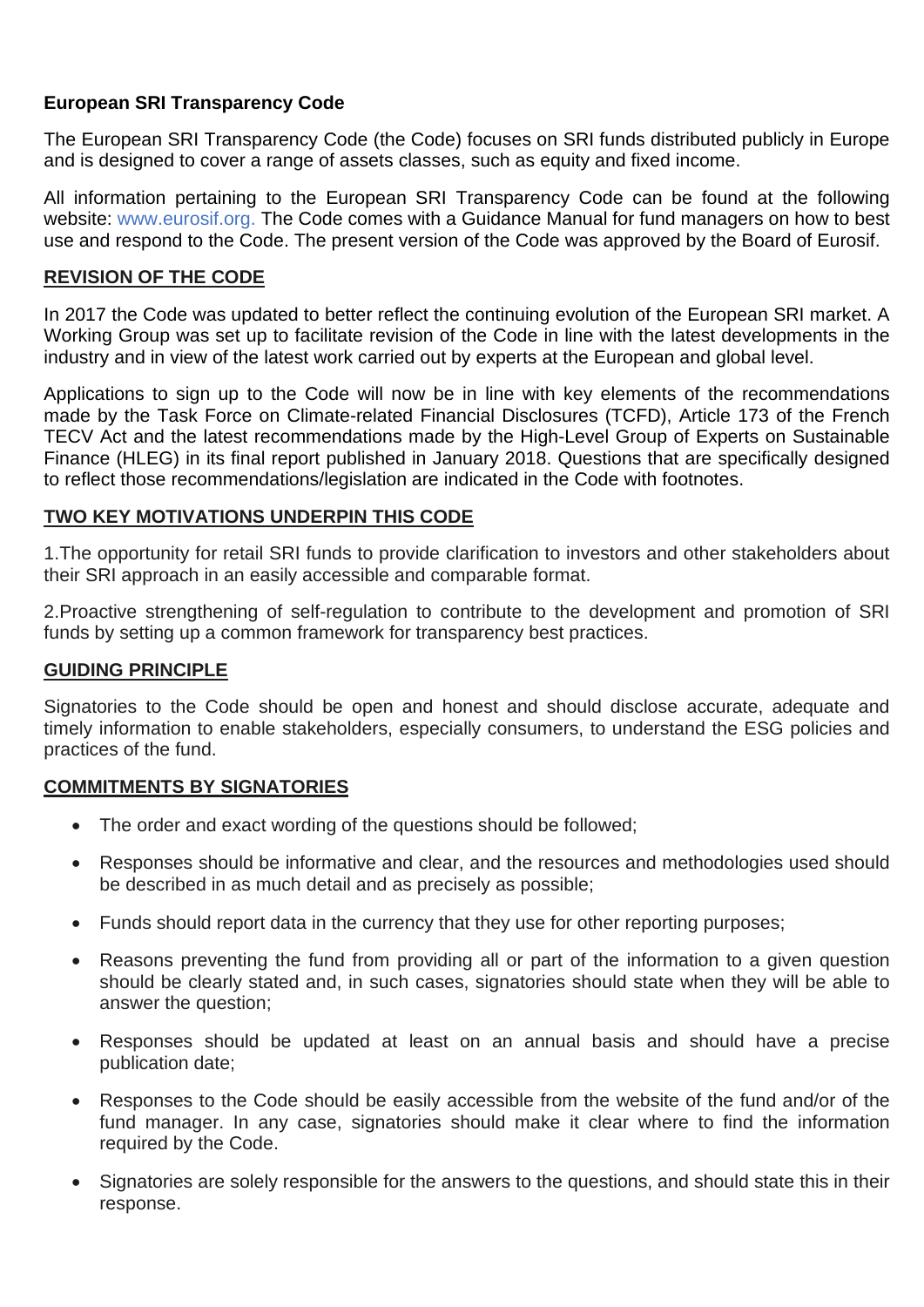#### **Statement of Commitment**

Sustainable and Responsible Investing is an essential part of the strategic positioning and behaviour of OFI LUX and OFI ASSET MANAGEMENT. We have been involved in SRI since 1990 and welcome the European SRI Transparency Code.

This is our first statement of commitment and covers the period from 06/01/2021 to 06/01/2022. Our full response to the European SRI Transparency Code can be accessed below and is available in the annual report of the retail funds and on our website.

#### **Compliance with the Transparency Code**

OFI LUX and OFI ASSET MANAGEMENT is committed to transparency and we believe that we are as transparent as possible given the regulatory and competitive environments that exist in the countries in which we operate.

OFI LUX and OFI ASSET MANAGEMENT meets the full recommendations of the European SRI Transparency Code.

#### **DATE : 06/01/2021.**

#### **Eurosif classification of Sustainable and Responsible Investment strategies**

**Sustainability Themed Investment:** investment in themes or assets linked to the development of sustainability. Thematic funds focus on specific or multiple issues related to ESG. Sustainability Themed Investments inherently contribute to addressing social and/or environmental challenges, such as climate change, eco-efficiency and health. Funds are required to perform an ESG analysis or screening of investments in order to come under this category.

**Best-in-Class Investment Selection:** approach according to which leading or best-performing investments within a universe, category or class are selected or weighted based on ESG criteria. This approach involves the selection or weighting of the best-performing or most improved companies or assets as identified by ESG analysis within a defined investment universe. This approach includes best-in-class, best-in-universe and best-effort.

**Norms-Based Screening:** screening of investments according to their compliance with international standards and norms. This approach involves the screening of investments based on international norms or combinations of norms covering ESG factors. International norms on ESG are those defined by international bodies, such as the United Nations (UN).

**Exclusion of Holdings from Investment Universe:** an approach that excludes specific investments or classes of investment from the investible universe, such as companies, sectors or countries. This approach systematically excludes companies, sectors or countries from the permissible investment universe if they are involved in certain activities based on specific criteria. Common criteria include weapons, pornography, tobacco and animal testing. Exclusions can be imposed at the individual fund or mandate level, but also increasingly at the asset manager or asset owner level, across the entire product range of assets. This approach is also referred to as ethical or values-based exclusion, as exclusion criteria are typically based on the choices made by asset managers or asset owners.

**Integration of ESG Factors into Financial Analysis:** the explicit inclusion by asset managers of ESG risks and opportunities in traditional financial analysis and investment decisions based on a systematic process and appropriate research sources. This category covers explicit consideration of ESG factors alongside financial factors in the mainstream analysis of investments. The integration process focuses on the potential impact of ESG issues on company financials (positive and negative), which in turn may affect the investment decision.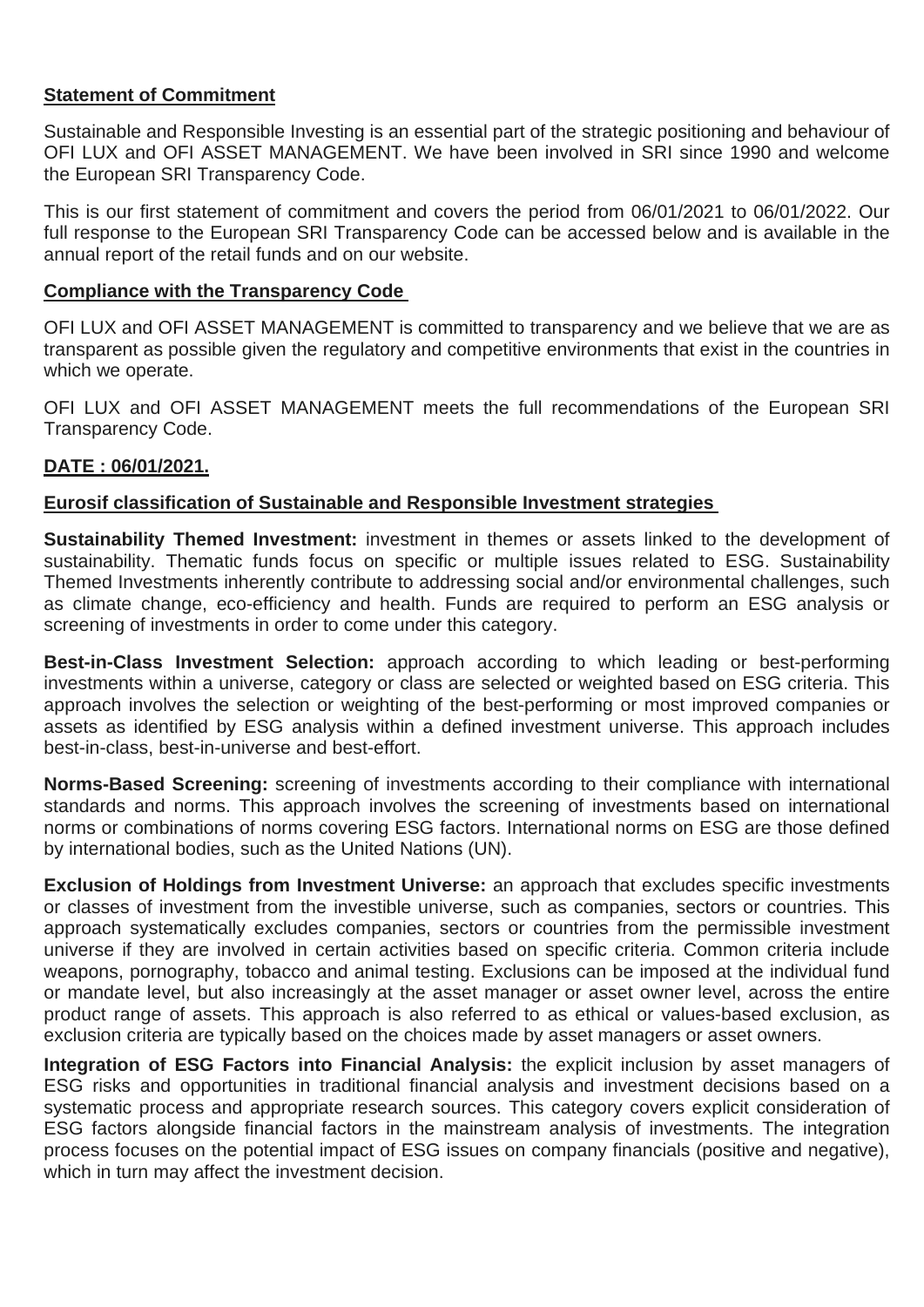**Engagement and Voting on Sustainability Matters:** engagement activities and active ownership through voting of shares and engagement with companies on ESG matters. This is a long-term process that seeks to influence behaviour or increase disclosure. Engagement and voting on corporate governance are necessary, but are not sufficient in themselves for inclusion in this category.

**Impact Investing**: impact Investments are investments in companies, organisations and funds with the intention of generating a social and environmental impact alongside a financial return. Impact investments can be made in both emerging and developed markets and target a range of returns from below market-to-market rate, depending upon the circumstances[1.](#page-3-0) Investments are often projectspecific and distinct from philanthropy, as the investor retains ownership of the asset and expects a positive financial return. Impact investing includes microfinance, community investing, social business/entrepreneurship funds and French fonds solidaires.

#### **Contents**

- 1. List of funds covered by the Code
- 2. General information about the fund management company
- 3. General information about the SRI fund(s) that come under the scope of the Code
- 4. Investment process
- 5. ESG controls
- 6. Impact measures and ESG reporting

*1 Sustainable and responsible investment ("SRI") is a long-term oriented investment approach which integrates ESG factors in the research, analysis and selection process of securities within an investment portfolio. It combines fundamental analysis and engagement with an evaluation of ESG factors in order to better capture long-term returns for investors and to benefit society by influencing the behaviour of companies. Ref. Eurosif 2016*

<span id="page-3-0"></span>2 Global Impact Investing Network (GIIN), "What is Impact Investing?", [http://www.thegiin.org/cgi](http://www.thegiin.org/cgi-bin/iowa/investing/index.html)*[bin/iowa/investing/index.html,](http://www.thegiin.org/cgi-bin/iowa/investing/index.html) 2012*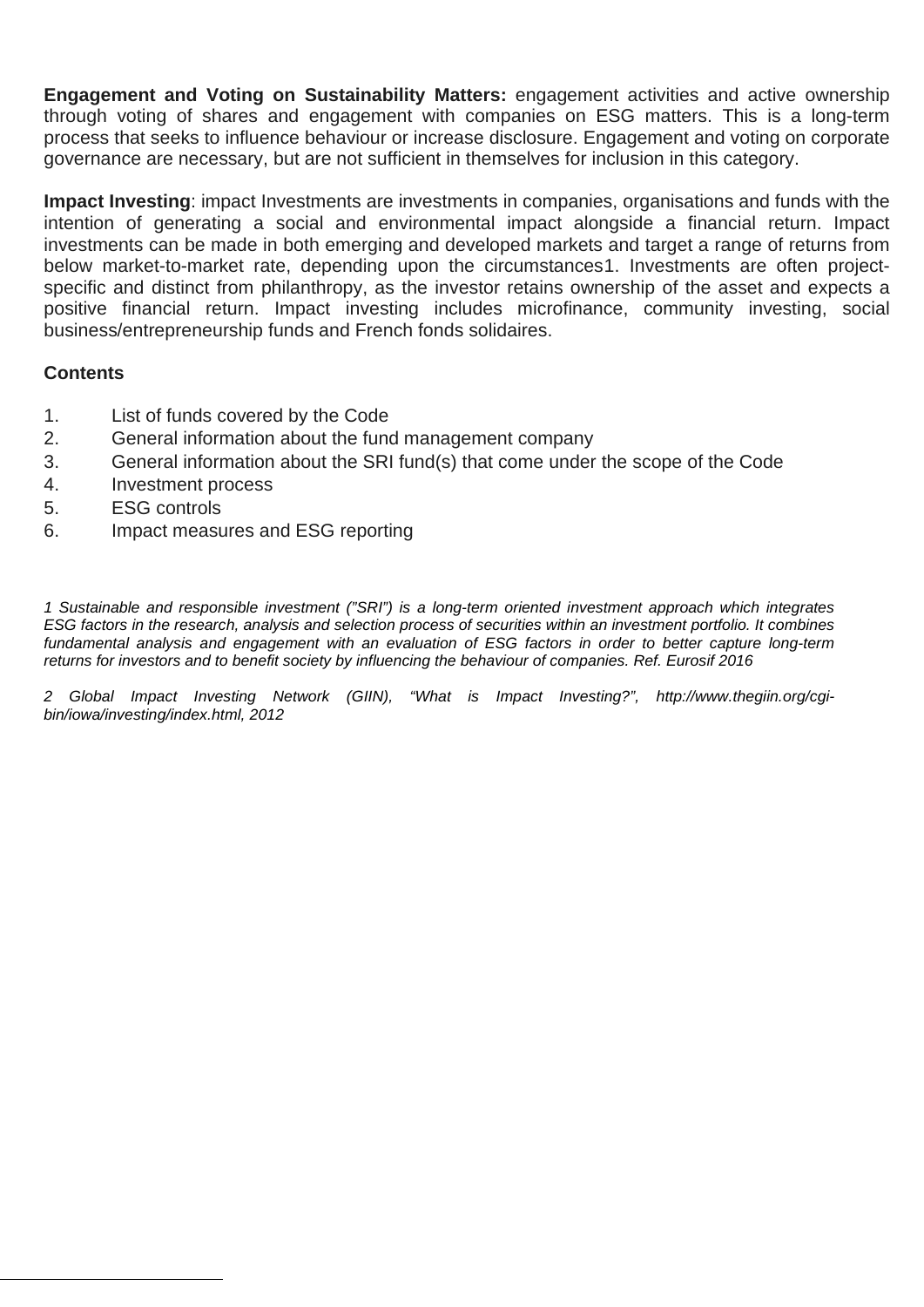# General background

#### **1. List of funds covered by this Code of Transparency**

This code covers the "OFI FUND - RS ACT4 Positive Economy" fund.

| <b>Dominant/Preferred</b><br><b>SRI Strategy</b><br>(Please choose<br>a maximum of 2<br>strategies)                                                                                                                                                                                       | <b>Asset Class</b>                                                                                                                                                                                                                                                                                                                                                                                                                                                                                                                                                                                | <b>Exclusions</b><br><b>Standards and</b><br><b>Norms</b>                                                                                                                                                                                                                                                                                                                                                                                                                                                                                                                        | <b>Fund</b><br><b>Capital as</b><br>at 31<br><b>December</b><br>2021 | <b>Other</b><br><b>labels</b>                                                                                                                                                                                                                         | <b>Links to</b><br>relevant<br>documents                                                                                                                                                                                                   |
|-------------------------------------------------------------------------------------------------------------------------------------------------------------------------------------------------------------------------------------------------------------------------------------------|---------------------------------------------------------------------------------------------------------------------------------------------------------------------------------------------------------------------------------------------------------------------------------------------------------------------------------------------------------------------------------------------------------------------------------------------------------------------------------------------------------------------------------------------------------------------------------------------------|----------------------------------------------------------------------------------------------------------------------------------------------------------------------------------------------------------------------------------------------------------------------------------------------------------------------------------------------------------------------------------------------------------------------------------------------------------------------------------------------------------------------------------------------------------------------------------|----------------------------------------------------------------------|-------------------------------------------------------------------------------------------------------------------------------------------------------------------------------------------------------------------------------------------------------|--------------------------------------------------------------------------------------------------------------------------------------------------------------------------------------------------------------------------------------------|
| <b>Best in Class</b><br>$\bowtie$<br><b>Investment Section</b><br>Engagement & Voting<br><b>ESG Integration</b><br>Exclusions<br>Impact Investing<br>$\boxtimes$<br>Norms-Based<br>Screening<br>Leading to<br>exclusions<br>Leading to risk<br>management<br><b>Sustainability Themed</b> | <b>Passively</b><br><b>Managed</b><br>Passive<br>$investing - core$<br>benchmark:<br>specify the<br>index tracking<br>Passive<br>$investing -$<br><b>ESG/SRI</b><br>benchmark:<br>specify the<br>index tracking<br><b>Actively</b><br><b>Managed</b><br>Shares in a<br>euro area<br>country<br>$\boxtimes$ Shares in an<br>EU country<br><b>International</b><br>shares<br>Bonds and<br>over debt<br>securities<br>denominated in<br>euro<br>□International<br>bonds and other<br>debt securities<br><b>■Monetary</b><br>assets<br>$\Box$ Short-term<br>monetary<br>assets<br>Structured<br>funds | $\boxtimes$ Controversial<br>weapons<br>$\boxtimes$ Alcohol<br>$\boxtimes$ Tobacco<br>$\boxtimes$ Arms<br>$\boxtimes$ Nuclear power<br>$\boxtimes$ Human rights<br>Labour rights<br>$\boxtimes$ Gambling<br>Pornography<br>Animal testing<br>Conflict<br>minerals<br><b>Biodiversity</b><br>Deforestation<br>CO2 intensive<br>(including coal)<br>Genetic<br>engineering<br>$\boxtimes$ Global<br>compact<br>$\sqcap$ OECD<br>Guidelines for<br><b>MNCs</b><br>$\boxtimes$ ILO<br>Conventions<br>$\boxtimes$ Other (please<br>specify)<br>- Carbon<br>- Uranium<br>- Oil and gas | 116 M€                                                               | $\boxtimes$ French<br><b>ISR</b> label<br>$\sqcap$ French<br><b>TEEC</b><br>label<br>$\sqcap$ French<br><b>CIES</b><br><b>LABEL</b><br>$\exists$ Luxflag<br>label<br>$\boxtimes$ FNG<br>label<br>Austrian<br>Ecolabel<br>Other<br>(please<br>specify) | KIID<br>Prospectus<br>Management<br>report<br>Financial and<br>non-financial<br>reporting<br>Corporate<br>presentations<br>Other (please<br>specify)<br><b>These</b><br>documents are<br>available on<br>https://www.ofi-<br>am.fr/produit |
|                                                                                                                                                                                                                                                                                           |                                                                                                                                                                                                                                                                                                                                                                                                                                                                                                                                                                                                   |                                                                                                                                                                                                                                                                                                                                                                                                                                                                                                                                                                                  |                                                                      |                                                                                                                                                                                                                                                       |                                                                                                                                                                                                                                            |



-

 $\overline{\phantom{a}}$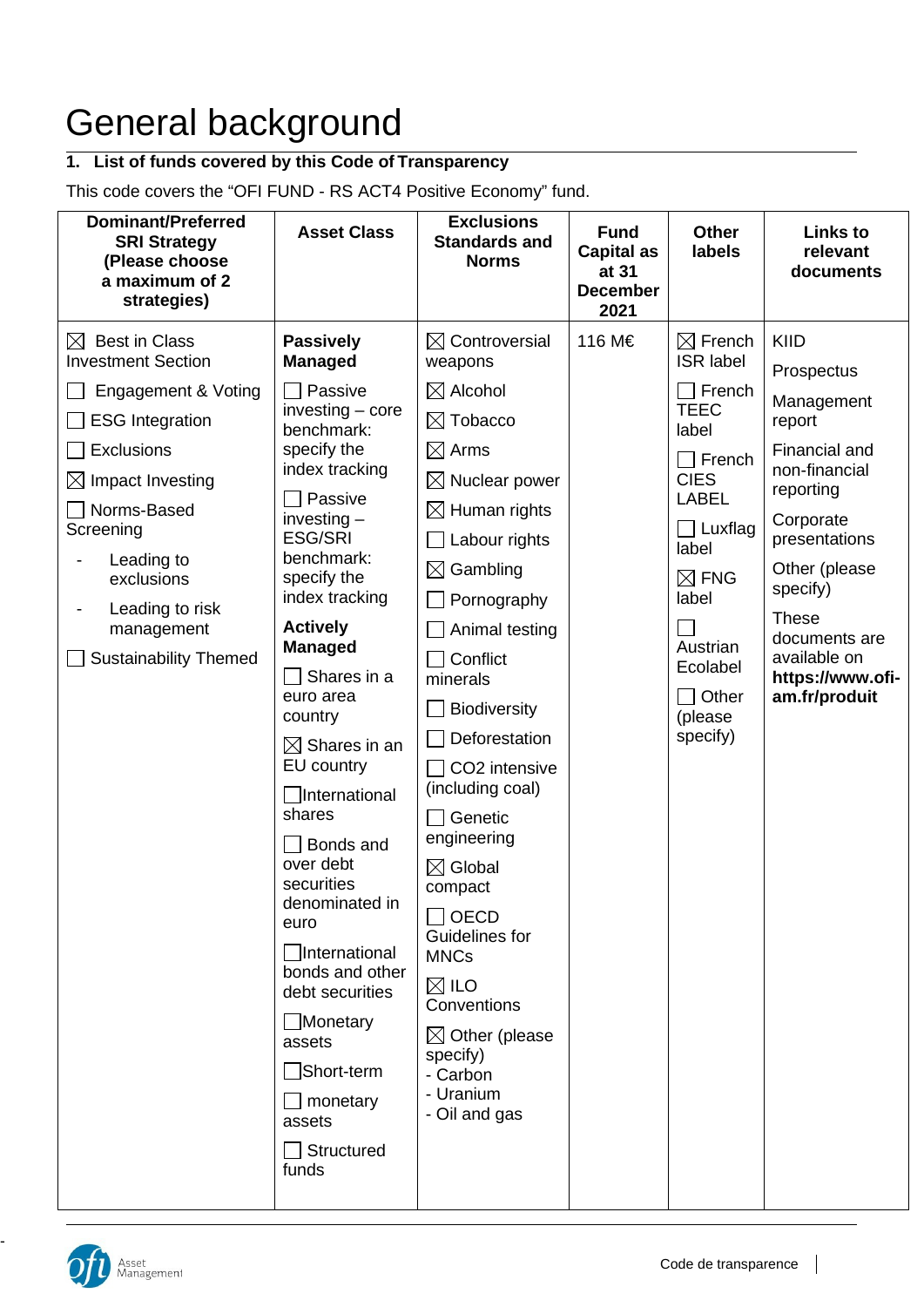### General background

#### **2. General information about the fund management company**

#### **2.1. Name of the fund management company that manages the applicant fund(s)**

Management company: OFI LUX – 10-12 Boulevard Roosevelt – L-2175 – Luxembourg

Sub-asset management company: OFI ASSET MANAGEMENT – 22, rue Vernier – 75017 Paris, France – Website: [www.ofi-am.fr](http://www.ofi-am.fr/)

Contact person : LD-ISR@ofi-a.m.fr

#### **2.2. What are the company's track-record and principles when it comes to integrating SRI into its process?**

Since it was established in 1971, OFI Group has espoused the values of solidarity and the social economy in its business activities. Sustainable development, which is a natural extension of these values, constitutes a true commitment. This is why the OFI Group publishes its SRI policy, a vision that is enshrined in its extra-financial research, as well as its voting and engagement policy.

It also offers responsible investments solutions and services to investors seeking to meet sustainable development challenges.

- To find out more, go to the responsible investment page at: https[://www.ofi-am.fr/isr](http://www.ofi-am.fr/isr)

#### **2.3. How does the company formalise its sustainable investment process?**

The OFI Group has enshrined its SRI approach in five policies, which are accessible at www.ofi-am.fr, under "INVESTING RESPONSIBLY" and "Downloads":

- An SRI policy, which describes the objectives, means used and main features of our research methodology.
- An engagement policy, which describes our processes of dialogue with companies; its purpose is to raise their awareness of good corporate social responsibility (CSR) practices, in order to encourage them to undertake a process of improvement, particularly with regards to the international target of limiting global warming to 2°C.
- A voting policy, which describes the principles of corporate governance that govern our analysis of resolutions submitted to shareholder meetings. Exercising voting rights is an essential component of our responsible investment policy. Our goal is to exercise 100% of the voting rights attached to shares held in our SRI portfolios.
- A position on controversial weapons. The Group implements on its own behalf and for the funds that it manages actively, the principles enshrined in international conventions on the prohibition of antipersonnel mines, cluster bombs and chemical weapons.
- An [Investment policy : full exclusion of thermal coal by 2030.](https://www.ofi-am.fr/pdf/ISR_Investment-policy_full-exclusion-of-thermal-coal-by-2030.pdf) OFI Asset Management wishes to contribute to efforts to limit global warming to less than 2°C by 2100, as per the Paris Agreement, and thus achieve GHG neutrality by 2050; it has therefore made a commitment to discontinue coal funding altogether by 2030 at the latest, across all asset classes and all regions.
- [Investment policy : oil an gaz.](https://www.ofi-am.fr/pdf/ISR_investment-policy_oil-and-gas.pdf) OFI Asset Management wishes to gradually scale back its investments in unconventional gas and oil extraction companies and is aiming for full exclusion of the oil industry by 2050.
- [Investment policy : tobacco.](https://www.ofi-am.fr/pdf/SRI_investment-policy_exclusion-of-tobacco.pdf) OFI ASSET MANAGEMENT has adopted an exit policy from the tobacco industry by excluding from all its investments the producers in the 1st Euro of Turnover.



-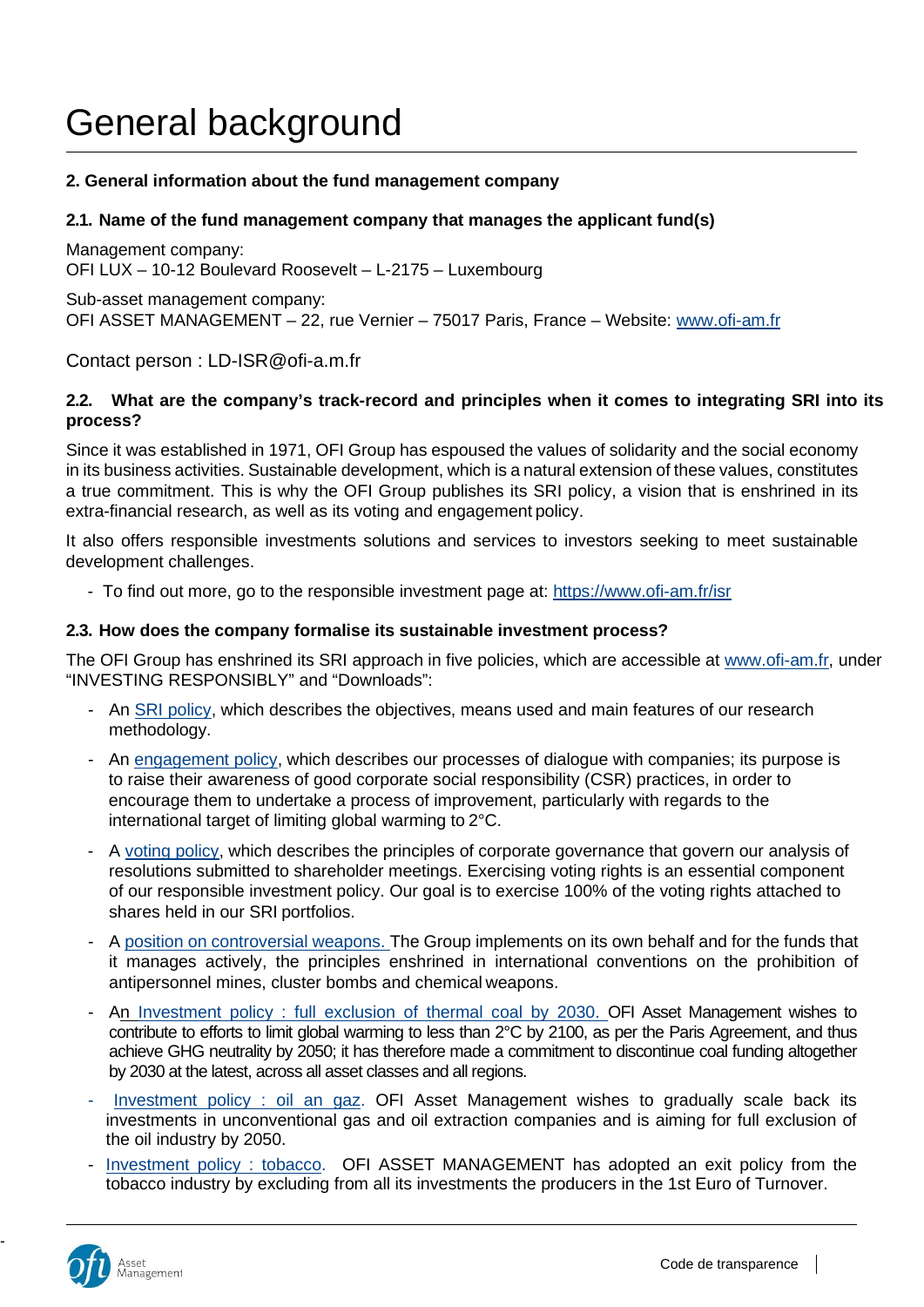#### **2.4. How are ESG risk and opportunities - including those linked to climate change – understood/taken into account by company?**

#### ● **ESG risks/opportunities**

Our approach is based on the conviction that those issuers that integrate Environmental, Societal and Governance (ESG) challenges into their strategies offer the most promising long-term prospects. Taking the ESG impacts of their business activities into account allows them to identify areas of risks, as well as development opportunities (particularly in green technologies).

The ESG risks that issuers face can impact their productive capacities and the material or immaterial value of their assets, and expose them to regulatory risks resulting in the payment of fines ortaxes.

Integrating ESG risks and opportunities is the bedrock of our ESG research (see 3.5.2.). Research on ESG controversies also constitutes a key item in risk analysis (see 3.6).

#### ● **Climate change risks and opportunities**

Research by the Intergovernmental Panel on Climate Change (IPCC) has found that global warming is rising constantly and that this is due to a steep increase in concentrations of greenhouse gases emitted by human activities.

On the basis of this finding, governments worldwide began to tack action to limit greenhouse gas emissions with the Kyoto Protocol signed in 1997 and implemented in 2005, followed by the Copenhagen Agreement in 2009 (limiting global warming to 2°C), and then by the Paris Agreement signed at the COP 21 conference on 15 December 2015, which aims to keep global warming "well below 2°C compared with preindustrial levels".

Climate policies require restructuring economic activities so as to achieve a low-carbon production and consumption model. This includes possible economic trajectories that are compatible with global warming limited to  $+2^{\circ}$ C or  $+1.5^{\circ}$ C by 2100 compared to the preindustrial era.

In light of the above, companies are exposed to climate change risks that could impact their financial performance.



-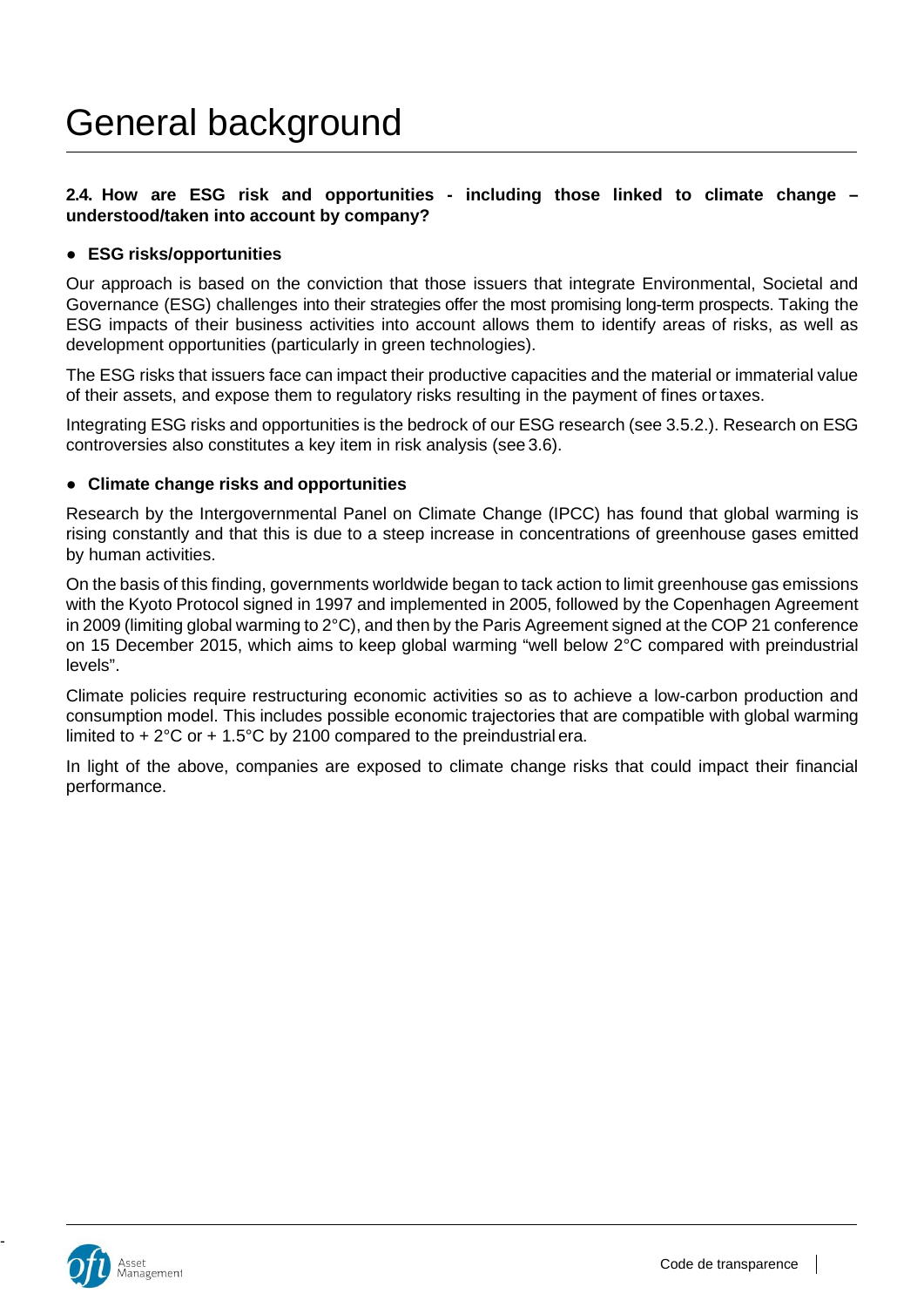### General background

These climate risks are classified into two categories:

- 1. Physical risks, i.e., those resulting from damage caused directly by meteorological and climate phenomena;
- 2. Transition risks, i.e., those resulting from the effects of implementing a low-carbon business model.

Transition risks cover various sub-categories of risks:

- Regulatory and legal risks are linked, on the one hand, to changes in public policies, (for example, the introduction of a carbon price or more demanding product regulations), and, on the other hand, to more frequent complaints and litigation with the increase in losses and damages resulting from climate change.
- Technological risks are caused by technological innovations and disruptions that help further the fight against climate change, including new renewable energy technologies, energy storage, carbon capture, etc.
- Market risks refer to changes in supply and demand caused by increased integration of climate risks, including shifts in raw material prices, etc.
- Reputational risks are caused by clients' and stakeholders' changed perceptions regarding an organisation's contribution to the transition towards a low-carbon economy.

Just like physical risks, transition risks carry potential financial impacts. They represent risks of potential loss of value of portfolios for financial actors.

#### **Opportunities**

There are three types of companies that are energy transition investment opportunities:

- 1. Companies that emit the least greenhouse gases in heavily-emitting economic sectors. The level of carbon emissions deemed "funded" in investing in these companies will serve as a basis of comparison.
- 2. Companies that make the most progress in managing the "climate change" issue. These companies may currently be heavy emitters of greenhouse gases in their activities, but it the progress they make that will produce the most significant changes.
- 3. Companies whose products and services are already sources of energy transition solutions, such 1as renewable energies, enhanced energy efficiency, and so on.
- 4. Companies with low GHG emissions have at least good management of their environmental issues. We believe that for companies in low-carbon sectors it is essential to evaluate practices, performance and strategy on the challenges of natural resources, project financing, and toxic discharges



-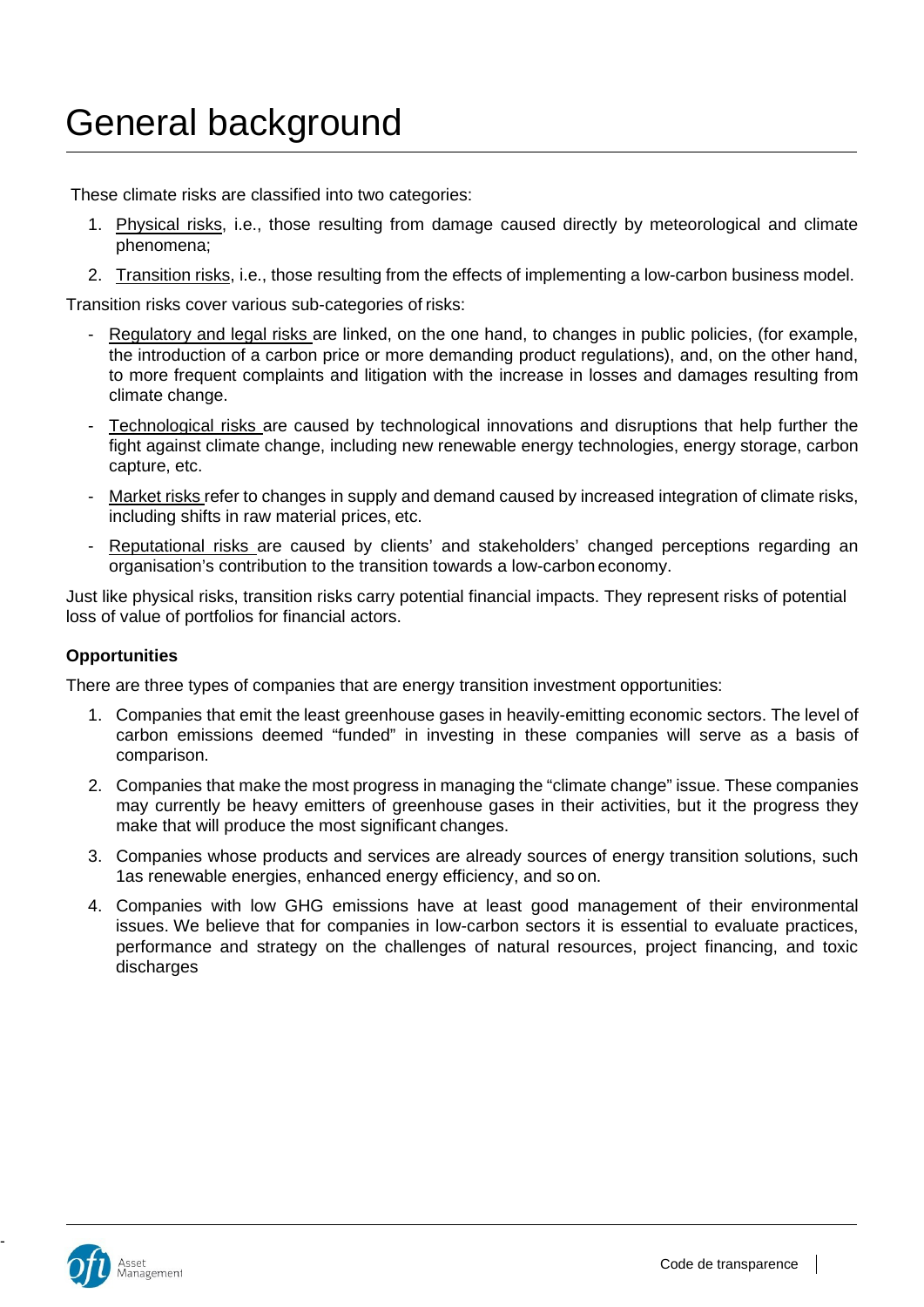#### **2.5. How many employees are directly involved in the company's sustainable investment activity?**

The teams involved in the responsible investment activity are:

- SRI Analysis Unit,
- Support Functions:
	- Project Management,
	- General Secretariat,
	- Open Fund Engineering,
	- Legal,
	- Data Management,
	- **IT Department,**
	- Middle Office
- Reporting Department,
- Control Functions: Compliance and Internal Control (DCCI) and Internal Audit,
- Teams using SRI analysis:
	- Managers,
	- Credit Analysis,
	- Risk Management.
- Teams promoting SRI management:
	- Marketing,
	- Communication,
	- Sales,
- Négociating Table OIS

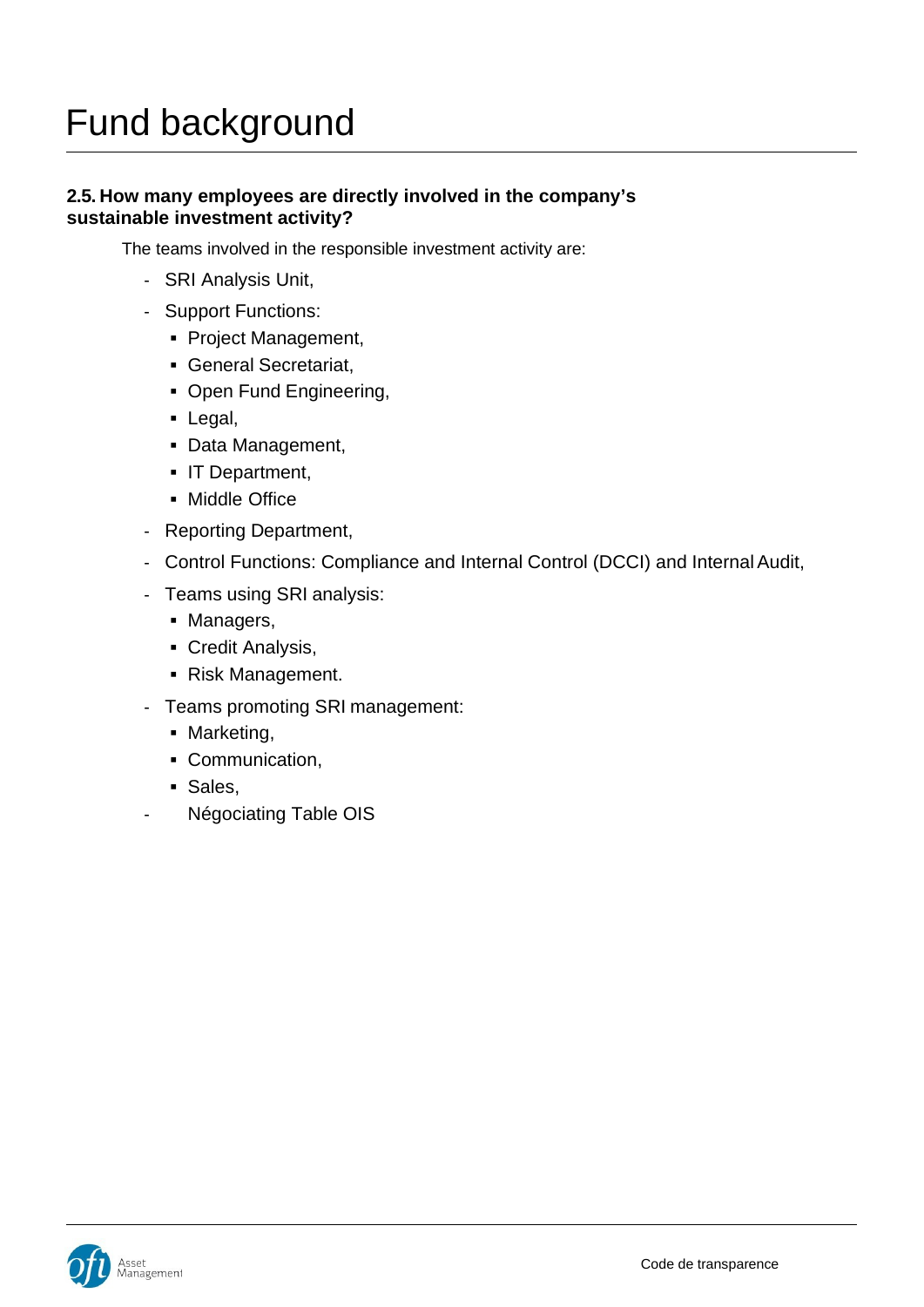#### **2.6. Is the company involved in any RI initiatives?**

| <b>General Initiatives</b>                                                                                                                                                                                                                                                                                                                                                                                                                                                                                  | <b>Environmental/Climate</b><br><b>Initiatives</b>                                                                                                                                                                                                                                                                                                                                                                                 | <b>Social Initiatives</b>                                                                                                                                                                                                                                                       | Governance<br><b>Initiatives</b>                                                                                                                |
|-------------------------------------------------------------------------------------------------------------------------------------------------------------------------------------------------------------------------------------------------------------------------------------------------------------------------------------------------------------------------------------------------------------------------------------------------------------------------------------------------------------|------------------------------------------------------------------------------------------------------------------------------------------------------------------------------------------------------------------------------------------------------------------------------------------------------------------------------------------------------------------------------------------------------------------------------------|---------------------------------------------------------------------------------------------------------------------------------------------------------------------------------------------------------------------------------------------------------------------------------|-------------------------------------------------------------------------------------------------------------------------------------------------|
| $ECCR -$<br><b>Ecumenical Council</b><br>for Corporate<br>Responsibility<br><b>EFAMA RI WG</b><br><b>∐ European</b><br>Commission's High-<br>Level Expert Group on<br>Sustainable Finance<br>$\Box$ ICCR – Interfaith<br>Center on Corporate<br>Responsibility<br>$\boxtimes$ National Asset<br><b>Manager Association</b><br>(RI Group)<br>$\boxtimes$ PRI – Principles for<br>Responsible<br>Investment<br>SIFs - Sustainable<br><b>Investment Fora</b><br>$\boxtimes$ Other (please<br>specify)<br>- FIR | $\boxtimes$ CDP – Carbon<br><b>Disclosure Project</b><br>(please specify carbon,<br>forest, water etc.)<br><b>Climate Bond</b><br>Initiative<br>$\boxtimes$ Green Bond<br>Principles<br>$\boxtimes$ IIGCC – Institutional<br>Investors Group on<br><b>Climate Change</b><br><b>Montreal Carbon</b><br>pledge<br>$\Box$ Paris Pledge for<br>Action<br>$\Box$ Portfolio<br>Decarbonization<br>Coalition<br>Other (please<br>specify) | $\boxtimes$ Access to<br><b>Medecine Foundation</b><br><b>Access to Nutrition</b><br>Foundation<br>Accord on Fire and<br><b>Building Safety in</b><br>Bangladesh<br>$\boxtimes$ Other (please<br>specify)<br>- FAIRR Initiative EFG<br>risks of intensive<br>livestock farming) | $\boxtimes$ ICGN –<br>International<br>Corporate<br><b>Governance Network</b><br>$\boxtimes$ Other (please<br>specify)<br>- EM Lyon partnership |

#### **2.7. What is the total number of SRI assets under the company's management?**

As of the end of December 2019, the asset management firm had a total of 43.93 billion euros in SRI assets under management.

This information is available in updated form at: https[://www.ofi-am.fr/isr,](http://www.ofi-am.fr/isr) under "Information".

The OFI RS offering covers the main asset classes and geographical regions. OFI Group's strategies are regularly awarded labels and awards and are integrated directly into OFI RS's best-in-class or thematic funds (energy transition, solidarity funds, etc.).

A list of SRI funds is available in updated form at: https:/[/www.ofi-am.fr/produit ,](http://www.ofi-am.fr/produit) filter "SRI" = "yes"

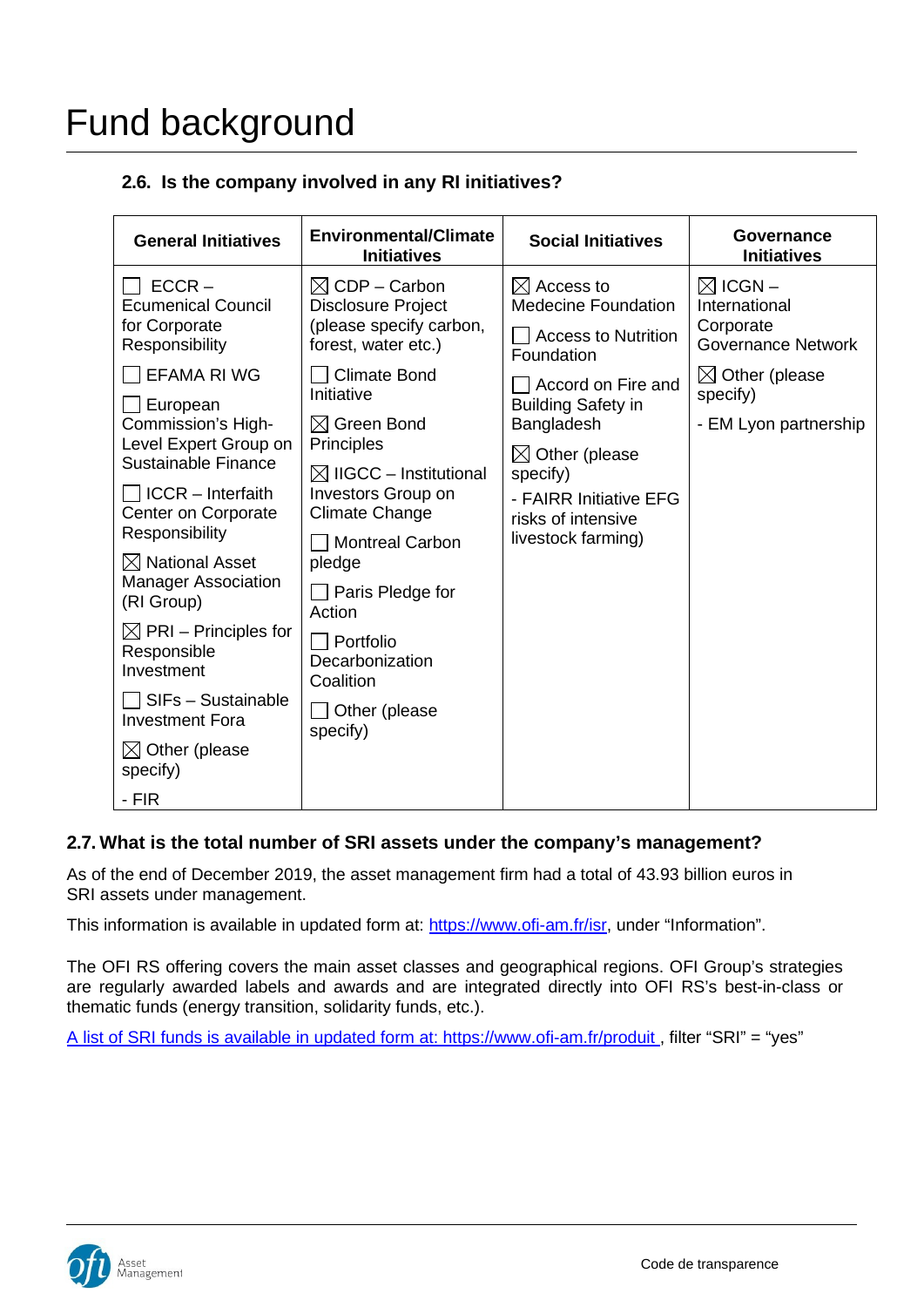#### **3. General Information about the SRI Fund that come under the scope of the Code**

#### **3.1. What is the fund aiming to achieve by integrating ESG factors**

OFI Fund RS ACT4 Positive Economy invests in virtuous growth by selecting responsible companies committed to the positive economy. It has a dual objective of performance and impact by aligning itself with the themes of the Sustainable Development Goals (SDGs) set by the United Nations.

The objectives sought by taking into account the ESG criteria within the fund are to:

- To select companies that contribute to the positive economy through the SDGs set by the United Nations in 2015 (maximize positive externalities).
- To select companies with best practices in the conduct of their operations and thus reduce environmental, social or governance risks (reduce negative externalities).
- To promote engagement and dialogue with companies on their societal engagement both in terms of the impact of activities on society and the environment, their CSR performance and how they take ESG criteria into account in their practices.

Our engagement, as well as the SRI selection process for portfolio companies aims to obtain improvement in issuers' Environmental, Social and Governance performances in comparison with those companies in the fund's benchmark index. Progress in meeting this objective is monitored via the periodic publication of E, S and G metrics for the fund and its benchmark. (cf 6.2)

#### **3.2. What internal and external resources are used in ESG aevaluation of the issuers who make up the investment universe of the fund(s)?**

To perform the ESG assessment of the universe issuers, OFI has internal and external means.

#### Internal means

A team of SRI analysts who perform ESG analysis of business practices. It has an internal tool dedicated to SRI ("Osiris") which allows to automate the quantitative processing of data from multiple sources of information.

A dedicated management team with a dedicated impact analyst which realizes the business impact analysis. They have a dedicated internal tool ("Ecopo, MissionFor") which allows to reference and note the level of commitment of companies on non-financial data for the investment universe of the positive economy.

These two teams interact thanks to the sending of a weekly controversy flash but also during a monthly SRI/Impact Committee. The objective is to exchange on analyses of ESG practices, ESG controversies, engagement approaches, as well as on topics.

#### External means

- ESG data suppliers : MSCI https://esgmanager.msci.com/esgManager Reprisk : [\(https://www.reprisk.com\)](https://www.reprisk.com/) Proxinvest : [\(http://www.proxinvest.fr\)](http://www.proxinvest.fr/)
- Financial and extra-financial sustainable annual reports, along with quarterly releases;
- Interviews with the financial and CSR departments of companies
- Access to research notes by brokers or specialised international bodies (OECD, World Bank, UN, NGOs and CDPs)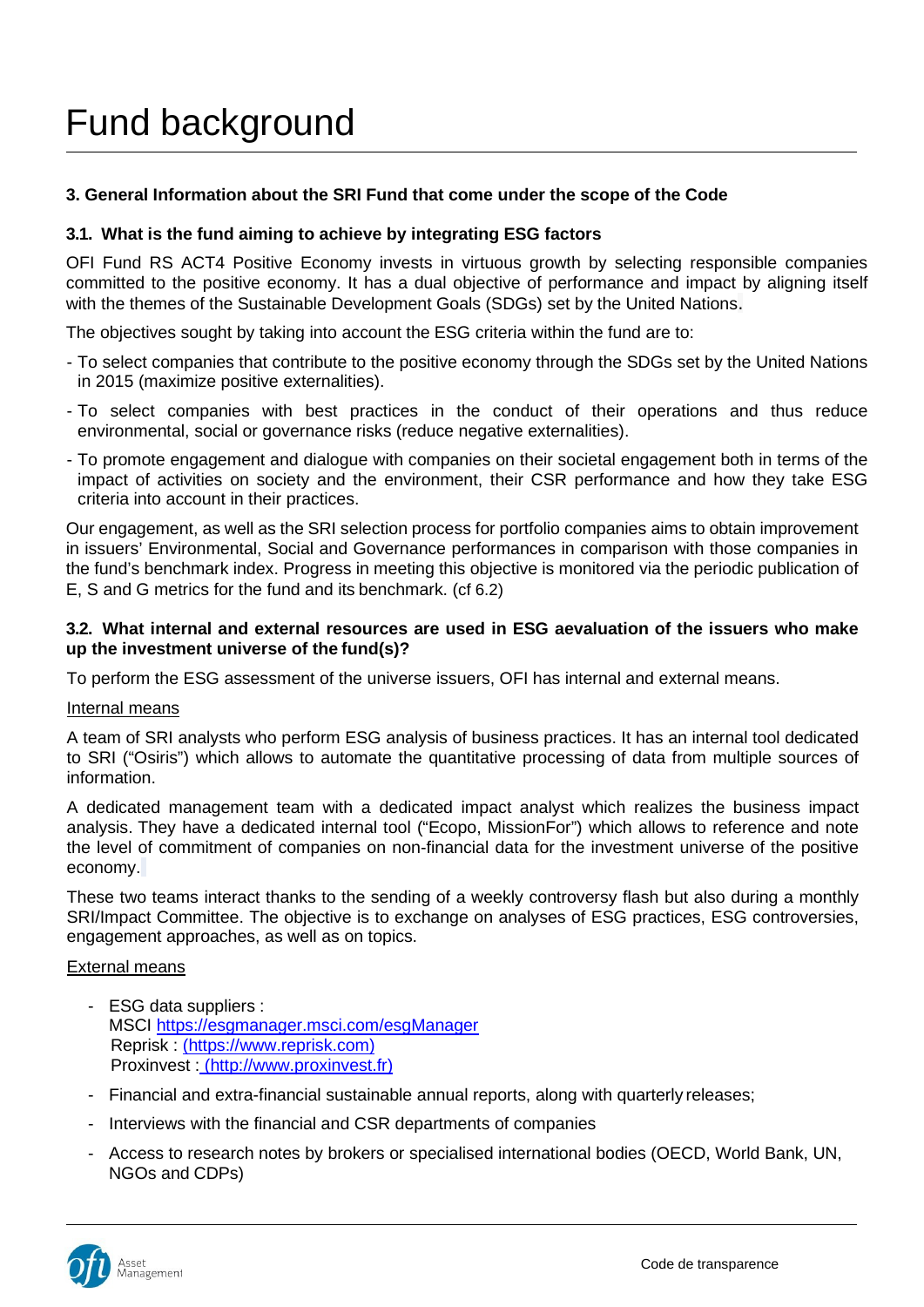#### **3.3. What ESG criteria are taken into account by the fund(s)?**

ESG criteria are considered at two levels for the OFI Fund RS ACT4 Positive Economy fund: during the analysis of the positive contribution of companies to the positive economy through the SDGs and during the analysis of the companies' ESG practices.

#### 1st level: positive contribution to SDGs

Companies' contribution to the positive economy is based on the share of turnover generated on activities targeting the 4 themes below, with a view to contributing to the SDGs. About 60 activities are listed and classified into four key themes of the positive economy, in order to target a social and environmental impact.



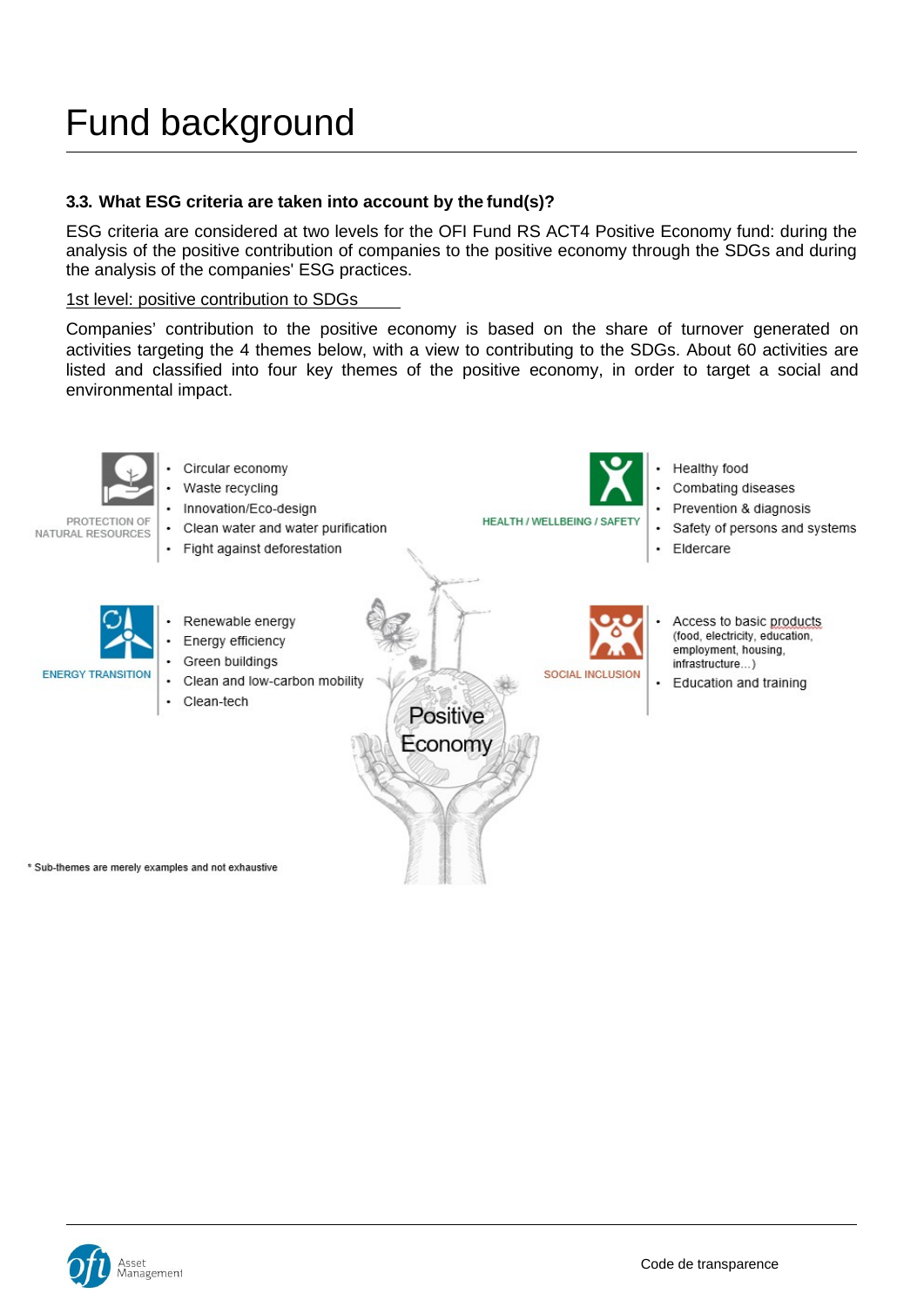The investment universe is reviewed periodically, depending in particular on technological innovations, stock market introductions, M&A transactions and the evolution of the sustainable development models of companies.

Each positive economy theme addresses particular SDGs:



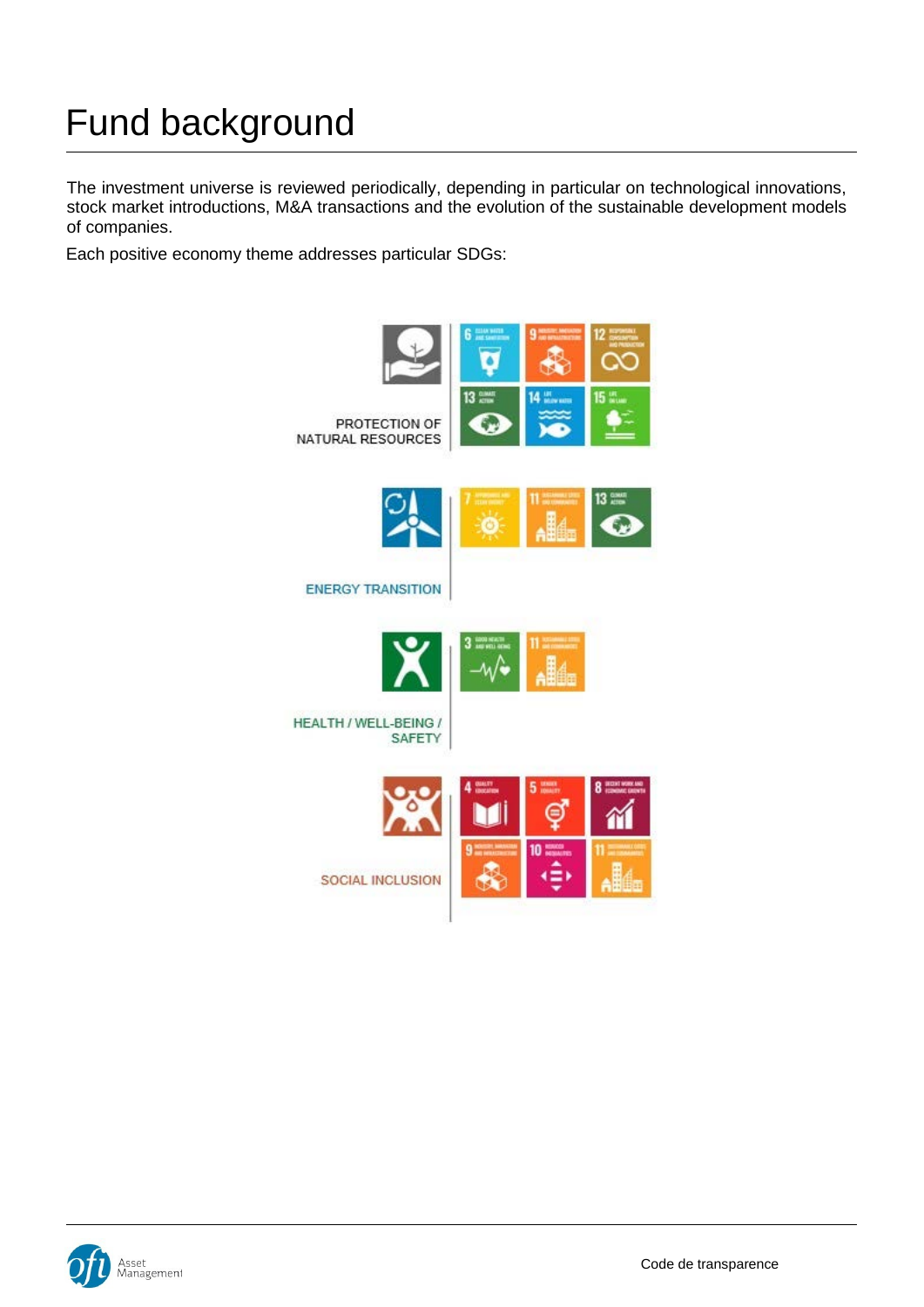#### 2nd level: ESG analysis of practices

Evaluation of issuers' CSR practices are based on an analysis of the three environmental, social and governance pillars.

The following challenges are reviewed:



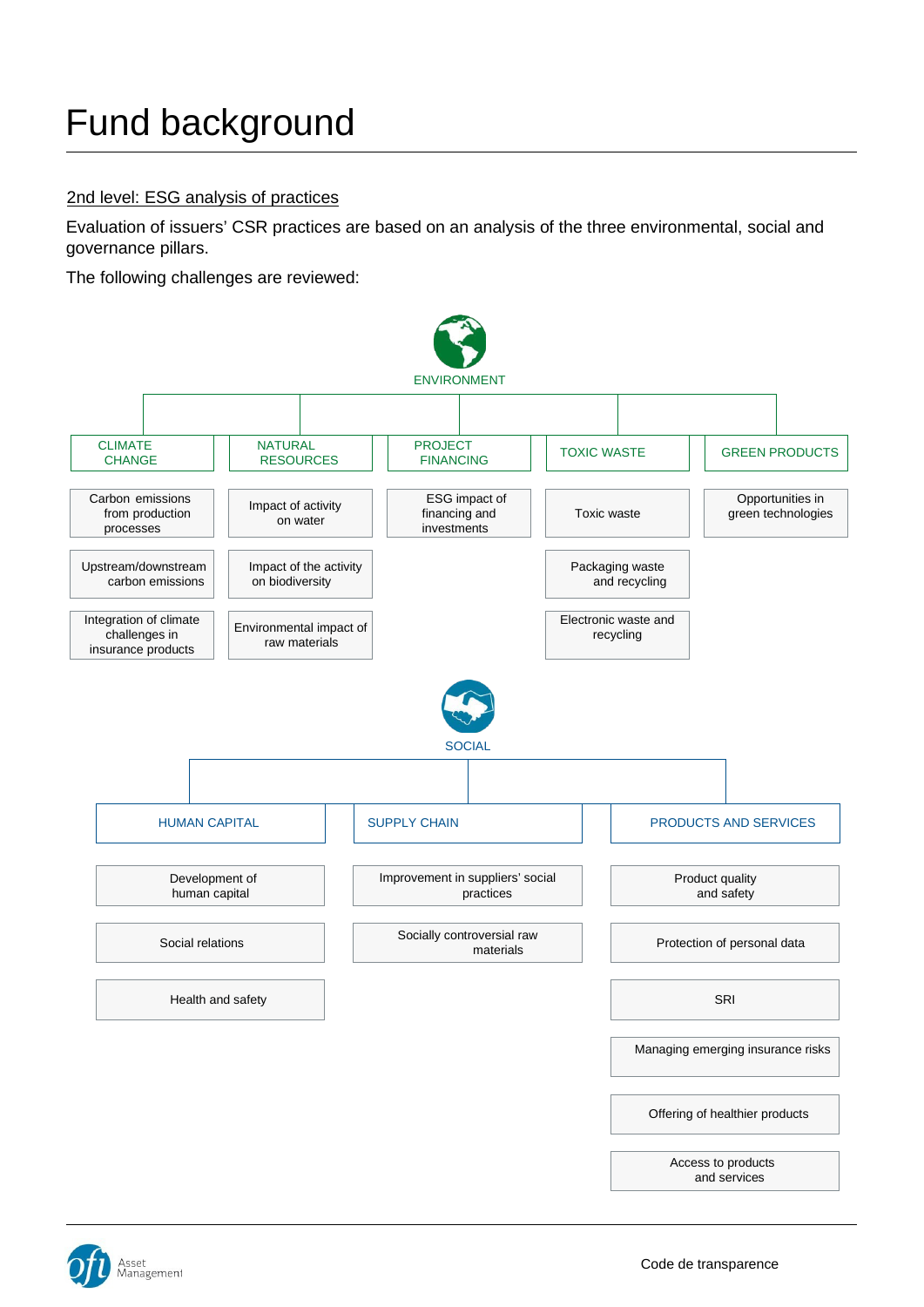

Integration of these criteria varies with the sector of activities (see. 3.5.). The criteria cover private-sector issuers only, and are similar, regardless of the geographical region. Exclusion criteria are describe in paragraph 4.1.

**3.4. What principles and criteria linked to climate change are taken into account in the fund ?**

Like the ESG criteria, the criteria related to climate change are considered at two levels: when analyzing the positive environmental contribution of companies and when analyzing the ESG practices of companies.

#### 1st level: positive contribution to SDGs

Two themes of positive economy address the issue of climate change: energy transition and the preservation of natural resources. The assessment of the contribution of companies to the fight against climate change is carried out on the share of turnover generated on activities targeting this theme. 25 sub-activities are listed for this theme.

#### 2nd level: ESG analysis of practices

In companies' ESG research, the climate change theme, the following criteria are analysed:

#### Criteria on physical risks, i.e.:

- Risks from rising sea levels and the increased number of natural disasters
- Drought risks
- Health risks (resurgences of diseases)

#### Criteria on energy transition risks, such as:

- Carbon emissions from the production process:
- The company's exposure, based on its business portfolio and current carbon regulations, depending on geographical locations.
- Efforts to reduce these emissions: targeted reductions, technological adjustments and changes, implementation of carbon capture processes, use of lower-emission forms of energy,etc.
- Efforts to enhance energy efficiency in production processes

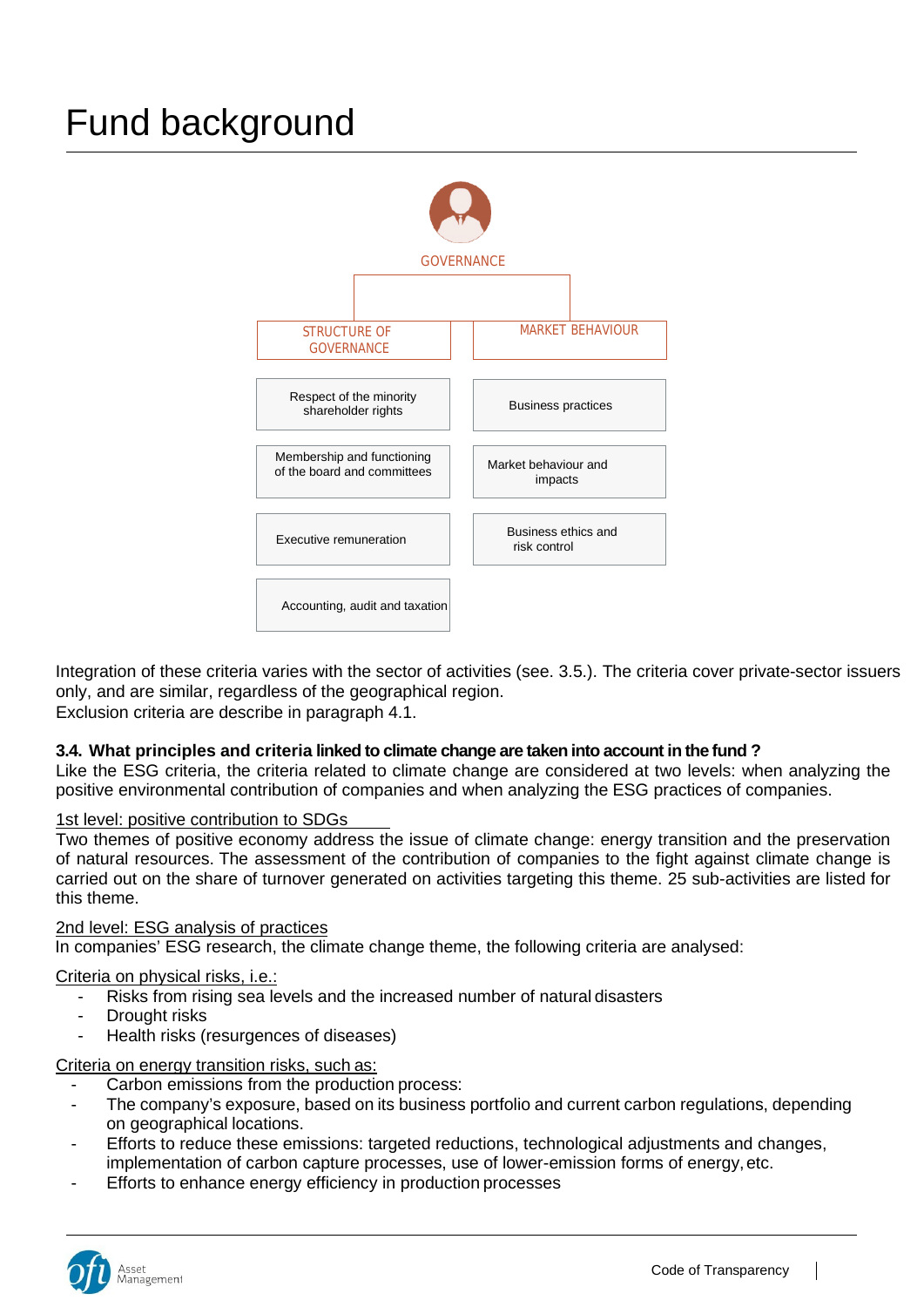#### **3.5. What is the ESG analyis and evaluation methodology of the fund manager/fund management company (how is the investment universe built, what rating scale is used etc …)**

#### **3.5.1. Analysis of the positive impact on SDGs**

An analysis of companies' positive contribution aims to identify those opportunities arising from how the company's business model addresses sustainable development. Companies that meet all of these criteria constitute a short-list of the positive economy investment universe.

#### **Contribution**

Each company meeting our investment themes is analysed to assess its commitment to sustainable development, based on the SDGs.

- Its contribution arising from its business practices in connection with our sustainable investment themes. At least 20% of its business must be devoted to SDGs, unless the company has allocated a significant amount (above the sector average) to investment and R&D to develop a new source of sustainable growth in new solutions and thus evolve its economic model.
- Its commitment in meeting the United Nations' Sustainable Development Goals (SDG). An analysis of its CSR policy tells us more about how well the company feels it addresses SDGs in its mission and commitment. The findings are reviewed every year upon the release of companies' annual reports and in the course of regular meetings with company managers.
- Its report on impact indicators. The impact approach requires a demonstration of the actual impact of the solution or measure proposed by the company. For each of its businesses, a list of impact indicators is pre-set. The impact indicators provided by the company are then compared with the pre-set indicators in order to measure each business's annual impact, in relation to the SDG targets.

The Sustainable Development Goals used in our approach are those that the United Nations set in September 2015 (17 goals and 169 targets). Essentially, we cover the 15 of the 17 goals that are most suited to the business world.

The official SDG indicators are exploited directly and in certain cases can be supplemented and specified by the Impact Reporting and Investment Standards (IRIS) base indicators of the Global Impact Investing Network\* (GIIN), in order to better grasp the positive contribution made by a company's business activities.

All companies providing no solution or no positive contribution to SDGs are *de facto* excluded from the investment universe.

This filter is essential to our impact investment approach.

#### **Typology**

The values thus selected are classified into 3 types according to the maturity of the economic model and the level of commitment:

- Benchmark companies

A business model based on the theme of the positive economy and whose business is derived exclusively from this theme. Investment and R&D needs are normalized in comparison to the sector.

- Companies in transformation

A business model making a strategic shift towards new channels of growth and profitability in the positive economy. During the phase of acceleration in investment and R&D

\* IRIS+ is a catalogue of 559 performance indicators identified by GIIN to help impact investment actors manage and measure their impacts.

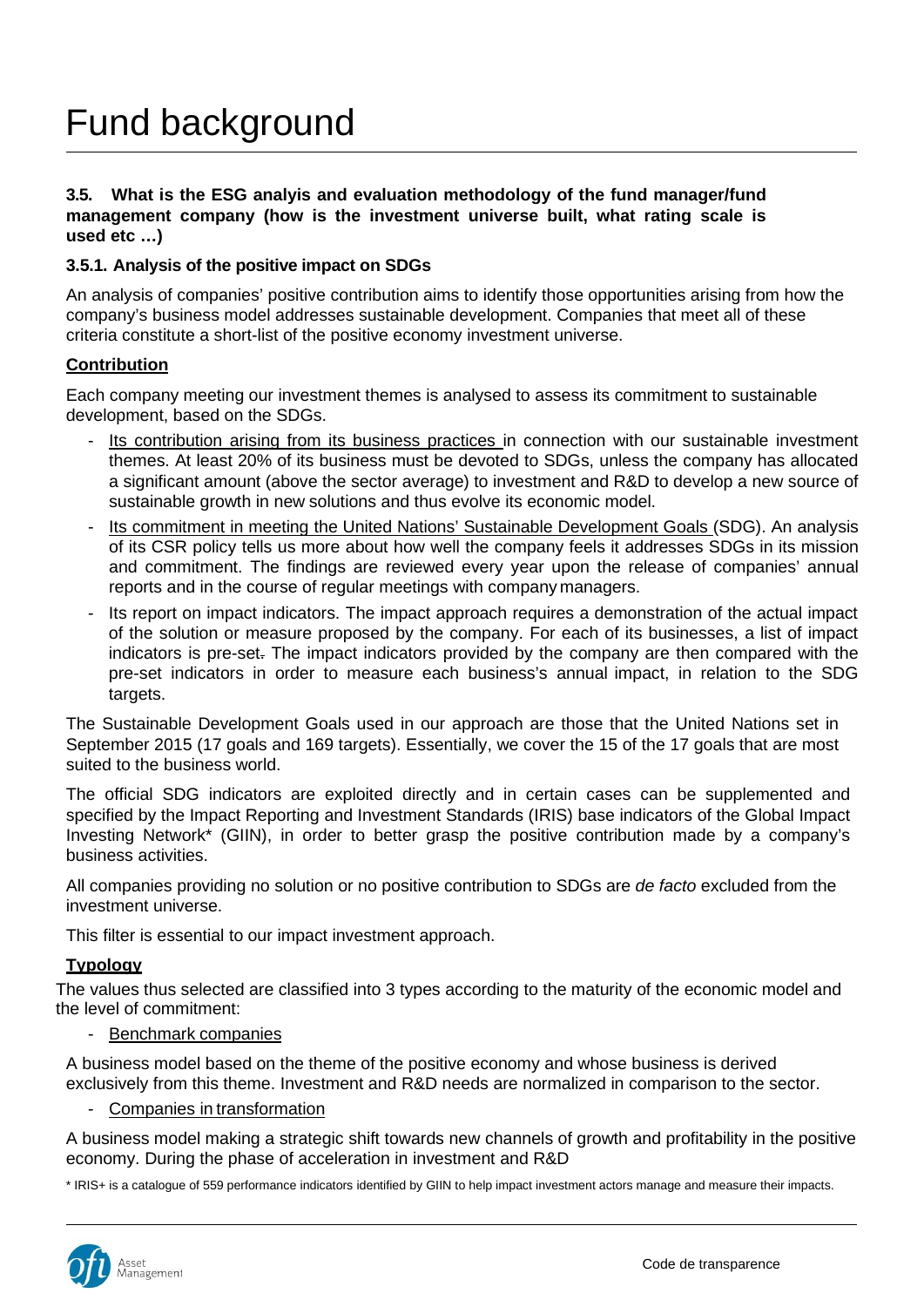- Innovative companies

A business model offering a major technological or medical innovation even rupture.

In addition to its positive revenue contribution, it is the quality of the solution and its innovativeness and its societal impact that that characterizes the company.

It is sometimes necessary to seek market financing to fund R&D or the industrialisation phase of a company's development.

Innovative companies are part of the fund's innovative or disruptive segment. These include small caps (less than 500 million euros) providing disruptive solutions.

#### **3.5.2. ESG research**

ESG research is conducted on the basis of a benchmark defined in-house, which results from an analysis of risks likely to impact the issuer's stakeholders or the issuer itself:



The level of risk found by this analysis determines the challenges that will be considered "key" for each economic sector and the weighting of this challenge in the overall ESG score.

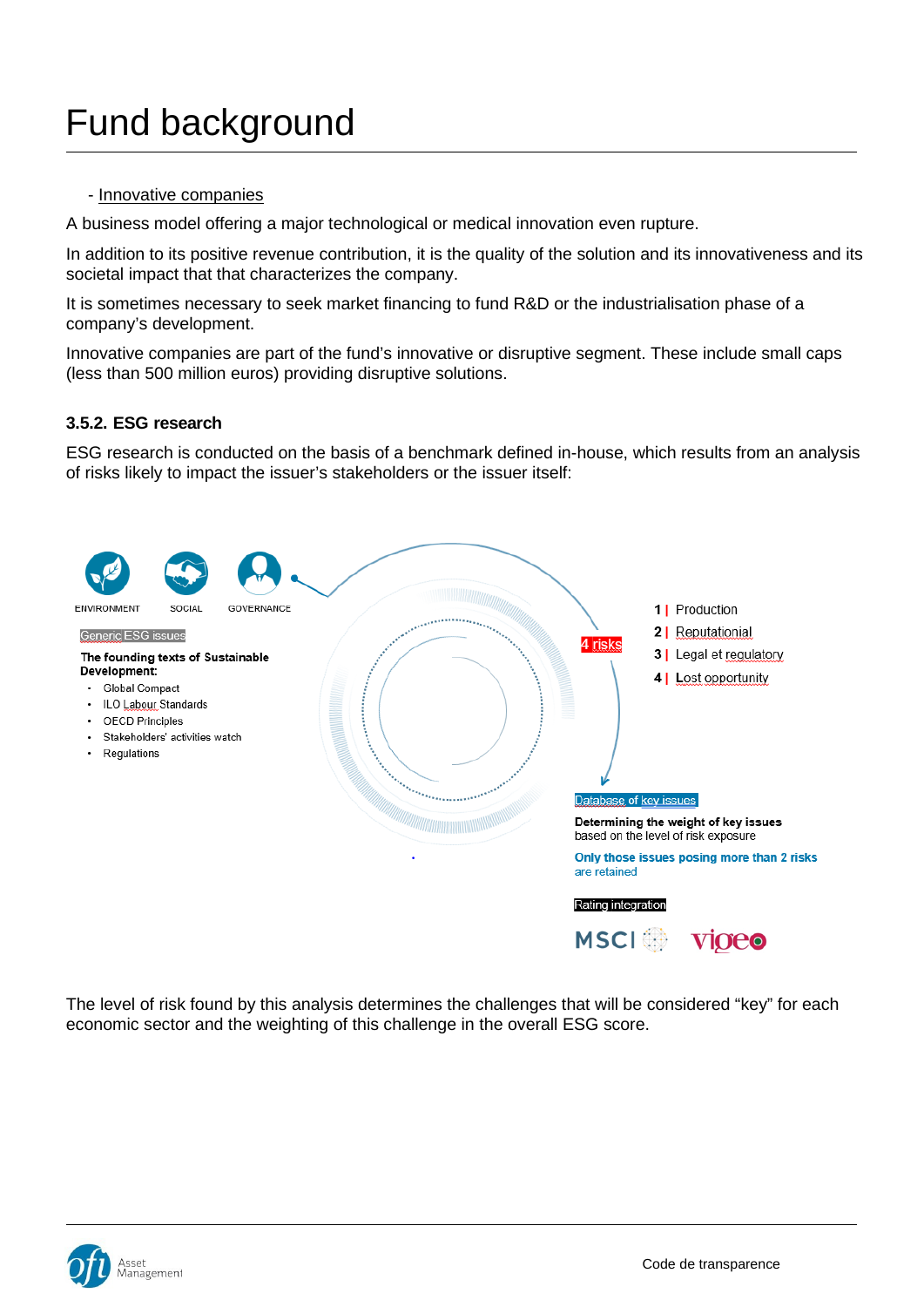#### This is how the ESG score is calculated:

Based on the sector benchmark of key challenges, an ESG score is calculated for each issuer, including scores on key Environmental and Social (E and S) challenges on the one hand, and governance (G) challenges on the other.

Governance issues include a fixed weighting of 30% for corporate governance and a variable weighting of 10% to 40% reflecting the risk arising from behaviour of the companies' managers or the company itself. This level varies with the sector of activity.

The overall weighting of E and S issues is then determined. The weighting of Environmental, Social and Governance issues is specific to each sector of activities.

These scores may result from:

1. possible penalties arising from controversies that have not yet been integrated into key issuescores.

This system of penalties promptly reflects the most significant controversies, pending their integration into the analysis of key challenges. The evaluation scale is as follows:

- A very serious and/or structural controversy, or a repetition of serious controversies: Penalty of 0.75
- A serious controversy or a repetition of serious controversies: Penalty of 0.5
- An important controversy: Penalty of 0.25

Total controversy penalties are capped at 0.75. When the controversy is integrated into the analysis of key issues – and, hence in the issue's score – this penalty is eliminated.

2. Possible bonuses or penalties assigned by the analyst in charge of the sector in the event of divergence in the evaluation of a challenge by the ratings agency.

Companies' ESG scores are used to establish an SRI score corresponding to the issuer's ESG ranking compared to other actors in its ICB super-sector (level 2). The SRI score is set on a scale of 0,5 to 5, with level 5 corresponding to the sector's best ESG rating.

All European companies are then classified into SRI categories within each sector (ICB level 2), based on their SRI score. These SRI categories, each of which accounts for 20% of the companies in the ICB-2 sector, are as follows:

- Under surveillance: issuers that are behind in integrating ESG challenges
- Uncertain: issuers whose ESG challenges are undermanaged
- Followers: issuers whose ESG challenges are managed on an average basis
- **Involved: issuers active in integrating ESG challenges**
- Leaders: issuers that are the furthest along in integrating ESG challenges

The calculation of ratings, scores and categories of companies is updated once per quarter.

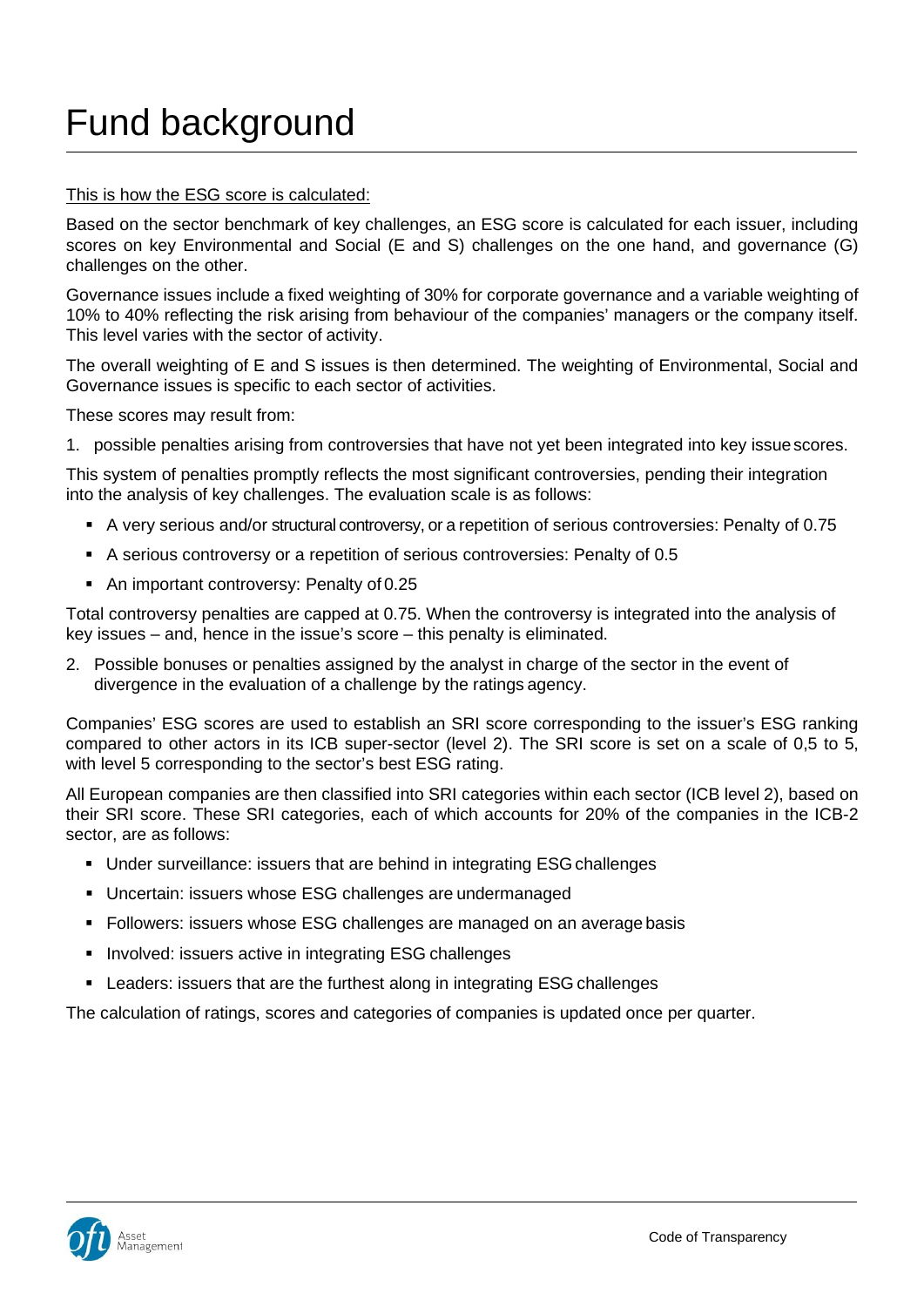#### **3.6. How often is the ESG evaluation of issuers revised? How are the controversies managed?**

#### Frequency

The evaluation of the positive contribution of companies' business is revised annually. It can be supplemented gradually on the occasion of specific approaches and meetings with companies.

The universe is dynamic, evolving mainly with companies' technological innovations, initial public offerings, and changes in their sustainable development models.

ESG research into companies' practices is revised at least once every 18 months. It may also be revised in real time through analysis of controversies or following engagement initiatives.

#### **Controversies**

ESG controversies are monitored systematically and discussed at a weekly meeting of a committee of SRI analysts and managers.

• The themes analysed are as follows:



- Product quality and safety
- Relations with customers
- Confidentiality and data security
- Responsible marketing practices



- Child labour
- Labour rights in the supply chain
- Environmental damage in the supply chain



- **Investments** in controversial projects
- Corporate governance



- Corruption, fraud
- Anti-competitive practices



- Impacts of the business on local populations
- Human rights
- Civil liberties



- Hygiene and safety
- Labour relations
- Labour-union freedom
- Discriminations



- Biodiversity and soil use
- Toxic waste
- Energy and climate change
- Water resources

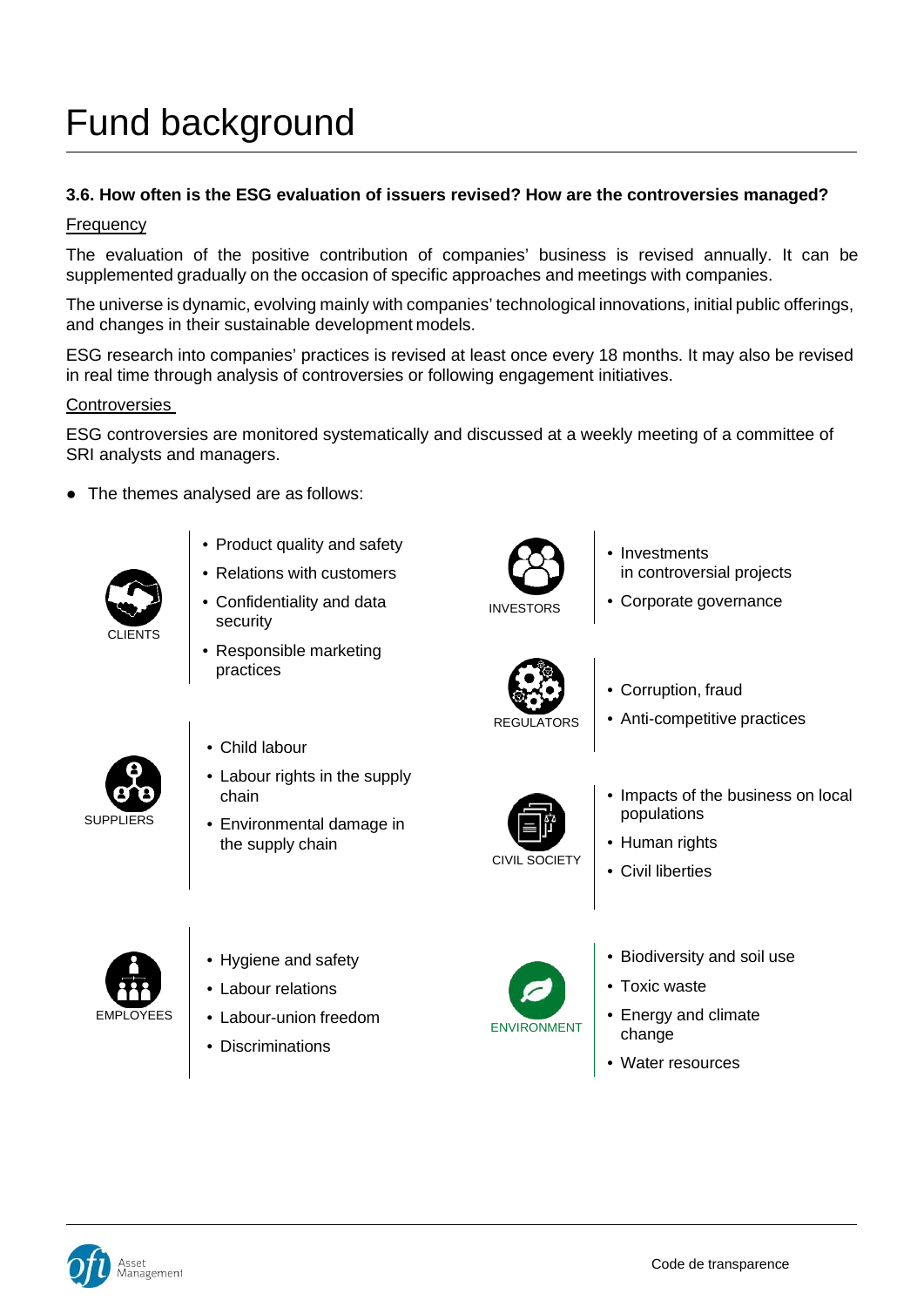● Controversies are assessed at five levels on the basis of their intensity and their dissemination (in time and/or space) and measures taken by the company, if any, to rectify them:



In case of a company falling in controversy level 4, the position will have to be sold within 3 months

**Negligible:** no material controversy identified

**Low:** limited and/or one-time controversies

**Average:** controversies have a large but limited

impact (in time and/or space)

0

2

3

4

- **High:** controversies having a very large impact
- and/or having a structural character

**Very high**: major controversies dealing with fraud,

human rights violations or environmental disasters

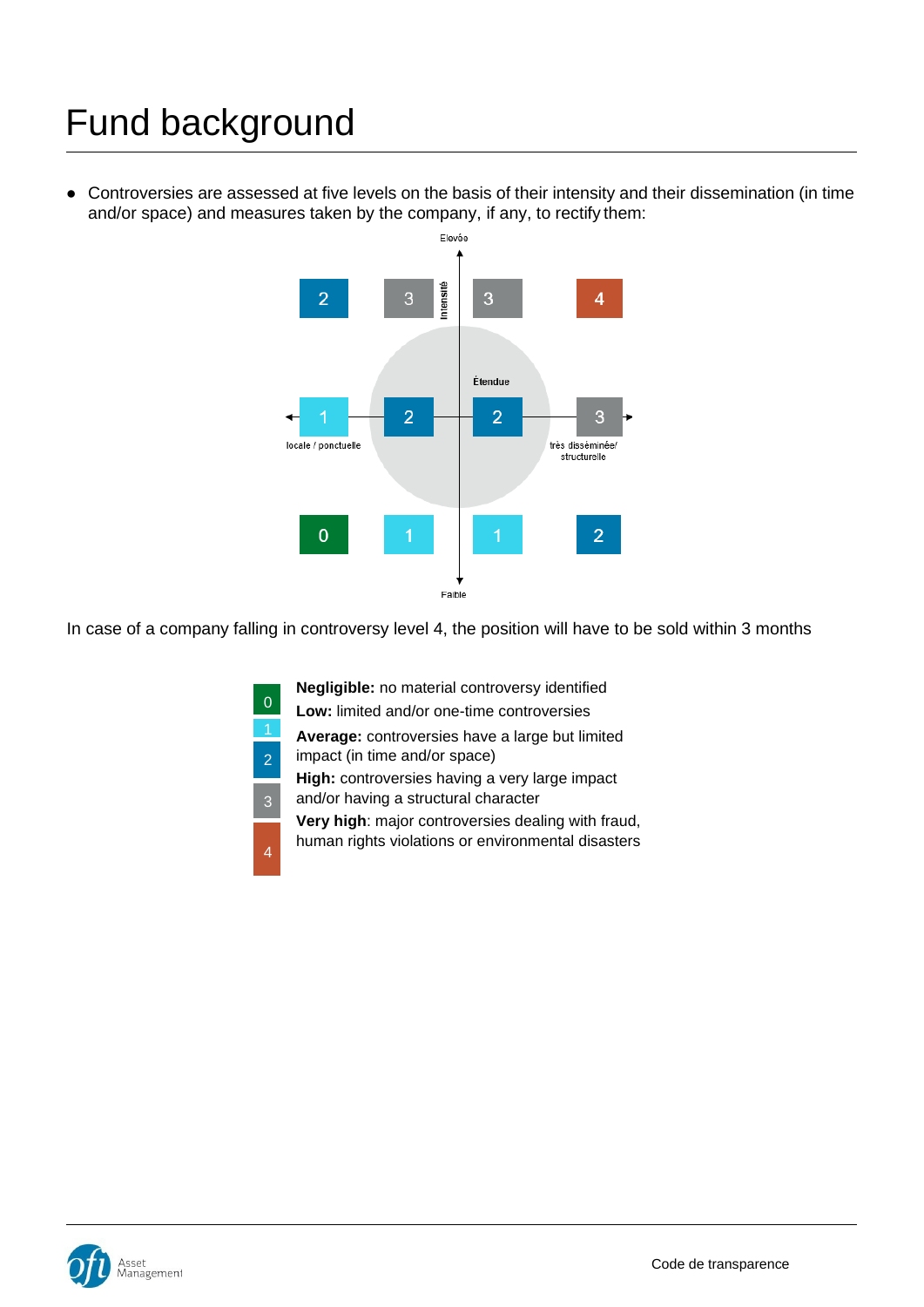#### **4. Investment process**

#### **4.1. How are the results of the ESG research integrated into portfolio construction?**

#### **Exclusion policy**

OFI exclusions are a prerequisite for determining the investment universe and are necessary to the investment process.

Companies whose activities are incompatible with the Sustainable Development Goals are excluded, including:

- Companies holding, directly or indirectly, thermal coalmines or developing new coal-based power generation capacities, based on the OFI Group's exclusion polic[y: full exclusion of thermal coal by](https://www.ofi-am.fr/pdf/ISR_Investment-policy_full-exclusion-of-thermal-coal-by-2030.pdf)  [2030.](https://www.ofi-am.fr/pdf/ISR_Investment-policy_full-exclusion-of-thermal-coal-by-2030.pdf)
- OFI Asset Management wishes to gradually scale back its investments in unconventional gas and oil extraction companies and is aiming for full exclusion of the oil industry by 2050. [Investment policy : oil an gaz.](https://www.ofi-am.fr/pdf/ISR_investment-policy_oil-and-gas.pdf)
- OFI ASSET MANAGEMENT has adopted an exit policy from the tobacco industry by excluding from all its investments the producers in the 1st Euro of Turnover. [Investment](https://www.ofi-am.fr/pdf/SRI_investment-policy_exclusion-of-tobacco.pdf)  [policy : tobacco.](https://www.ofi-am.fr/pdf/SRI_investment-policy_exclusion-of-tobacco.pdf)
- Companies that are in serious or repeated violation of one or more of the 10 principles of the UN Global Compact), corresponding to "very high" controversies, as defined in section 3.6.
- Companies operating in excluded activities, such as Conventional weapons (Producers of conventional weapons and/or their essential components > 5% turnover, 1 euro turnover), Uranium mining (> 5% turnover), Nuclear power plant operators and/or manufacturers of essential components for nuclear power plants (> 5% turnover), Nuclear power generation (> 5% turnover), Coal mining (1 euro turnover), Coal-fired power generation (> 10% turnover), Oil sands (> 5% turnover), Fracking (> 5% turnover).
- As well as Companies operating in excluded activities, such as gambling (products or services >10% turnover), alcohol production (> 10% turnover).

Within the targeted positive economy investment universe, multi-disciplinary fundamental research includes the findings of financial and extra-financial research to reflect negative externalities (ESG (integration) and positive externalities (positive contribution and impact).

Portfolio construction reflects two levels of extra-financial research.

#### **1st level: positive contribution to SDGs**

All companies that could be selected on the basis of fundamental research, usually must correspond to:

- One of the four main targeted positive economy themes of the energy transition, conservation of natural resources, health & safety, well-being and social inclusion;
- A positive contribution to SDGs, assessed mainly at the level of revenue contribution and impact indicator; and
- A commitment enshrined in a material mission statement or clear referencing to SDGs in their strategy.

To assess this contribution, each company undergoes an in-depth analysis of its business activity on the basis of SDG indicators in order to quantify the positive contribution and the impact measure precisely.



 $\overline{\phantom{a}}$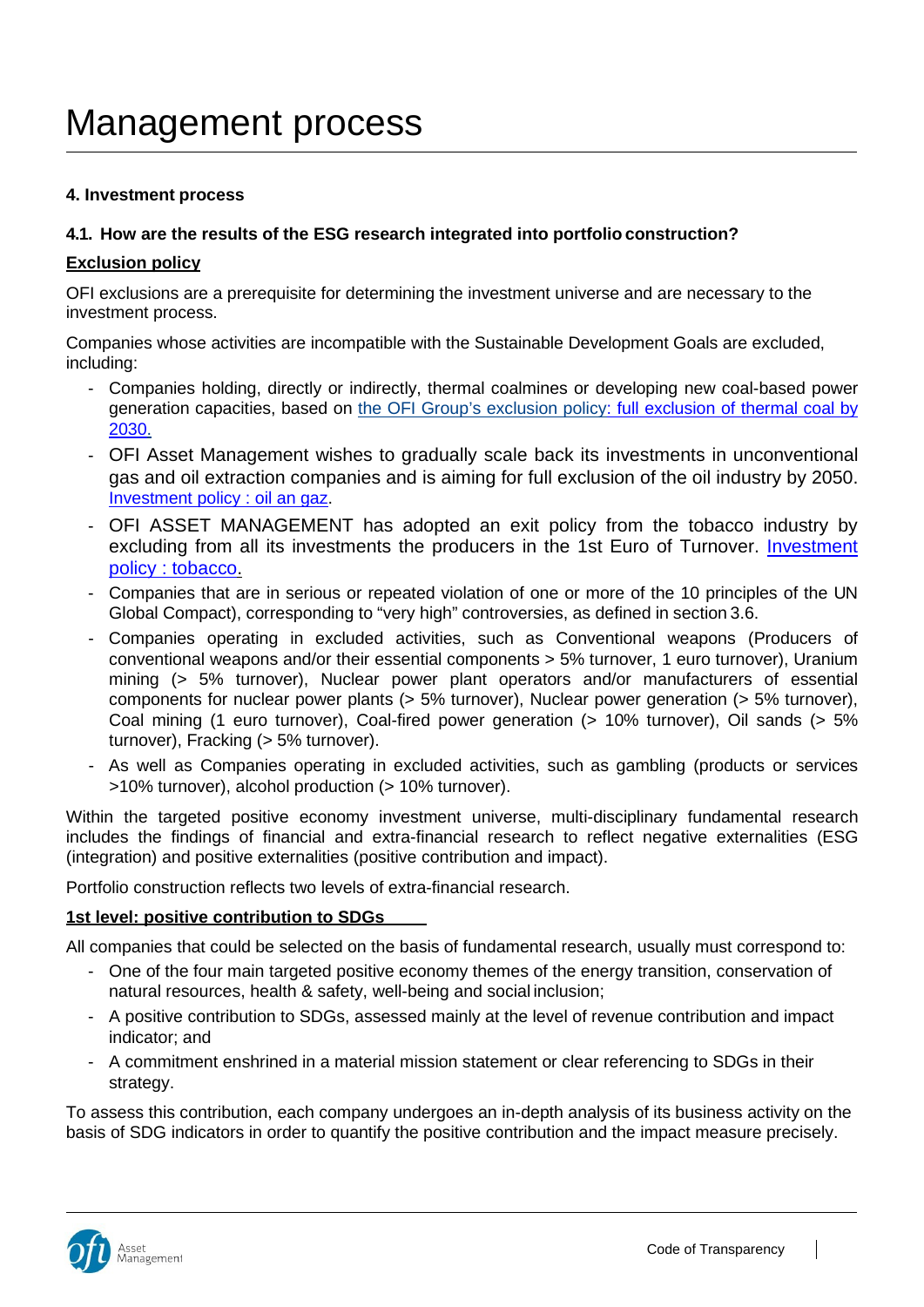There are a total of 17 UN Sustainable Development Goals (SDGs):

- 1. No poverty
- 2. Zero hunger
- 3. Good health and well-being
- 4. Quality education
- 5. Gender equality
- 6. Clean water and sanitation
- 7. Affordable and clean energy
- 8. Decent work and economic growth
- 9. Industry, innovation and infrastructure
- 10. Reduced inequalities
- 11. Sustainable cities and communities
- 12. Responsible consumption and production
- 13. Climate action
- 14. Life below water
- 15. Life on land
- 16. Peace, justice and strong institutions
- 17. Partnerships

The fund covers 15 of the 17 SDGs; the two others deal more particularly with governments.

The official indicators provided by SDGs are exploited directly and, in some cases, may be supplemented and specified with GIIN indicators, in order to better grasp the positive contribution made by a company's business practices.

The positive economy universe, currently comprising about 340 stocks, consists solely of companies making a positive environmental and social contribution.

#### **2e level: integration of ESG issues**

A second level of selection deals with the best-in-sector ESG practices:

The "SRI positive economy" universe is defined by the exclusion of companies in "Under surveillance" SRI category.

In the event the company is downgraded to the "Under surveillance" SRI category:

- If the company simultaneously has a "high" or "very high" level controversies, it will be sold off within three months;
- If the company has a lower level controversies, it will be engaged with the goal of making it better aware of best CSR practices and obtaining greater transparency of its contribution to integrating such impacts.

If, after two years of engagement, material progress has not been made in moving the issuer up to a higher SRI category, the company will be sold within three months.

When ESG-downgraded companies are divested, such divestments are mentioned in the investment management section of the fund's monthly report.

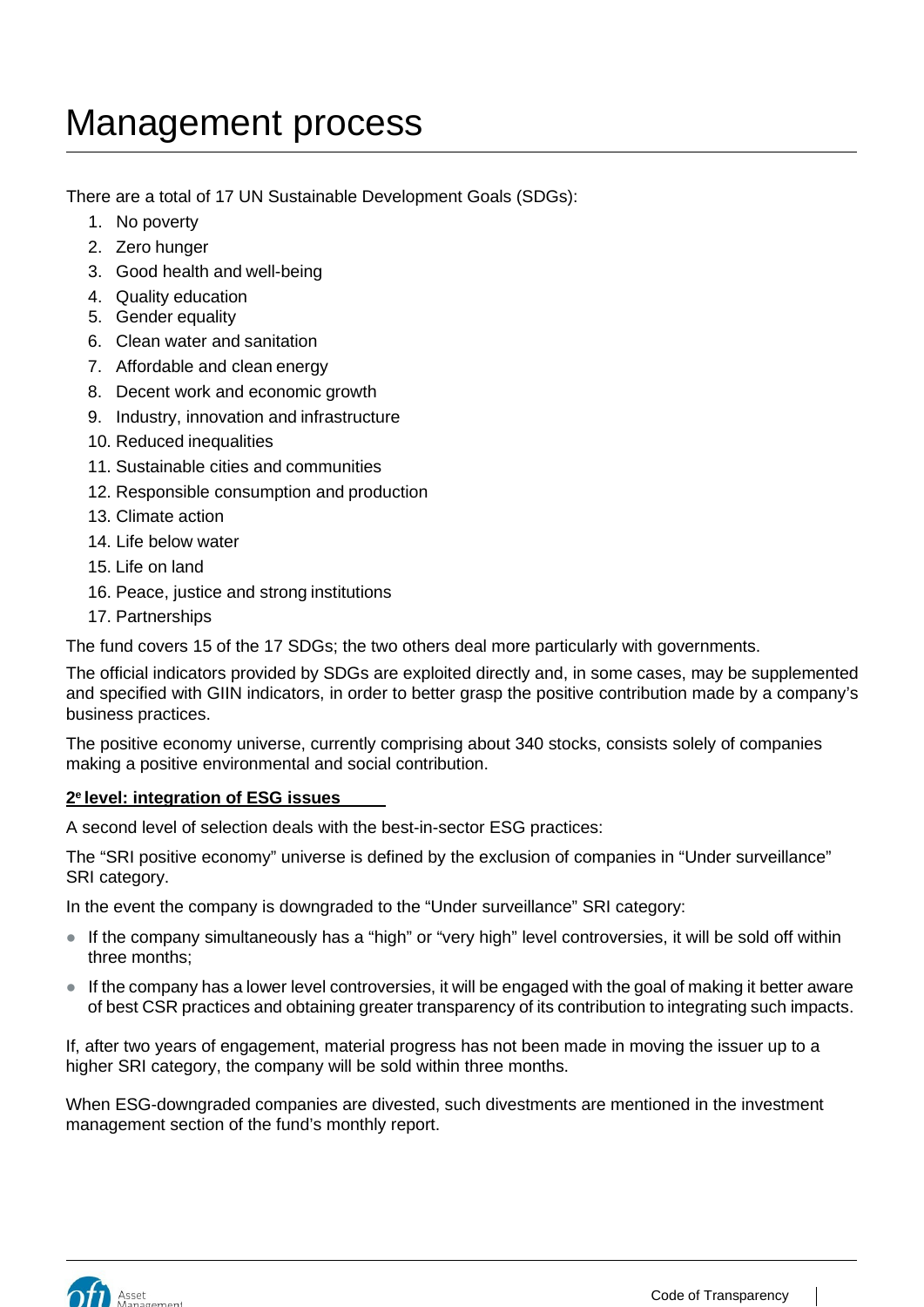#### The fund's management process:



The maximum investment in a company is then determined using a matrix based on its positive contribution to SDGs and the ESG evaluation of the company.





 $\overline{\phantom{a}}$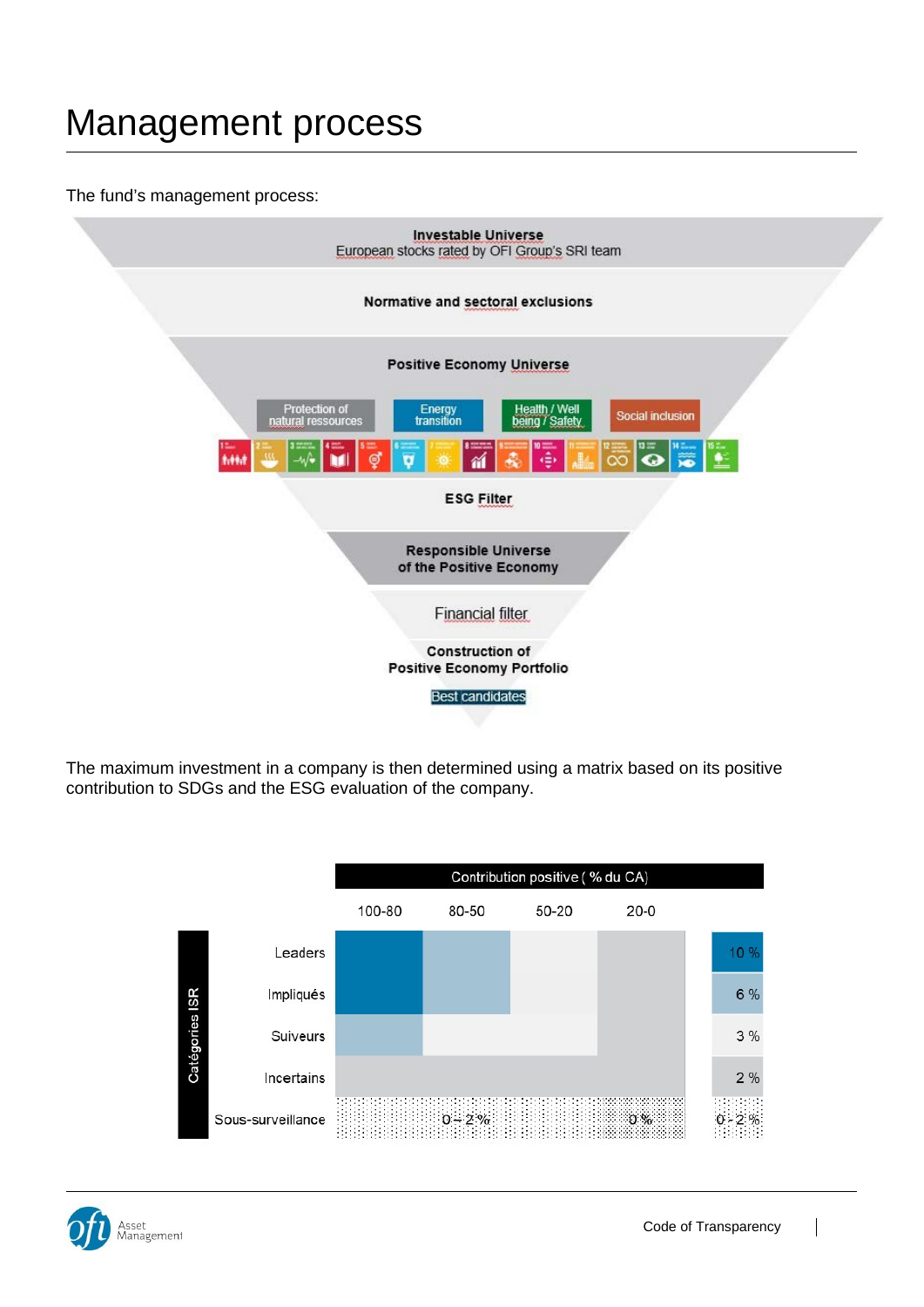#### **4.2. How are the criteria specific to climate change integrated into portfolioconstruction?**

Climate change criteria are taken into account:

- in defining the "positive economy" universe, which *de facto* excludes business sectors that have the biggest negative impact on climate change, and selects those business sectors that are favourable to the energy transition;
- in companies' ESG research by integrating climate change in sectors in which this constitutes a material issue.
- Meanwhile, the fund applies the **OFI Group's exclusion policy:** full exclusion of thermal coal [by 2030](https://www.ofi-am.fr/pdf/ISR_Investment-policy_full-exclusion-of-thermal-coal-by-2030.pdf) and the OFI's [Investment policy oil an gaz:](https://www.ofi-am.fr/pdf/ISR_investment-policy_oil-and-gas.pdf) OFI Asset Management wishes to gradually scale back its investments in unconventional gas and oil extraction companies and is aiming for full exclusion of the oil industry by 2050.

#### **4.3. How are the issuers that are present in the portfolio but not subject to ESG analysis evaluated (not including mutual funds)?**

The fund may acquire issuers that have not undergone ESG research, but a preliminary review of the level of controversies is conducted in all cases. No company with a "high" or "very high" level of controversies will be acquired.

Companies not subject to ESG research may not exceed 10% of the portfolio's net assets, based on a 12 month average. An ESG analysis of the issuer will then be conducted by the SRI section within three months.

If this ex-post analysis reveals insufficiencies in CSR practices, as reflected in an "under surveillance" SRI category, engagement will be conducted for the purpose of making the company better aware of best CSR practices and obtaining greater transparency of its contribution to integrating suchimpacts.

If, after two years of engagement, material progress has not been made in moving the issuer up to a higher SRI category, the company will be sold within three months.

#### **4.4. Has the ESG Evaluation or investment process changed in the last 12 months?**

The analysis of the "mission/intention" has been formalized with the reference tool, **MissionFor.** The mission is to define, in the clearest possible way, the purpose of the business or why it exists. It is a response to its societal ambition.

The analysis of the mission is based on three axes:

- The relevance of the intention/mission,
- The integration into the development strategy,
- The dissemination in the corporate decision-making organization

#### **4.5. Is a part of the fund invested in entities pursuing strong social goals/social enterprises?**No.

#### **4.6. Does the fund engage in securities lending activites?**No.

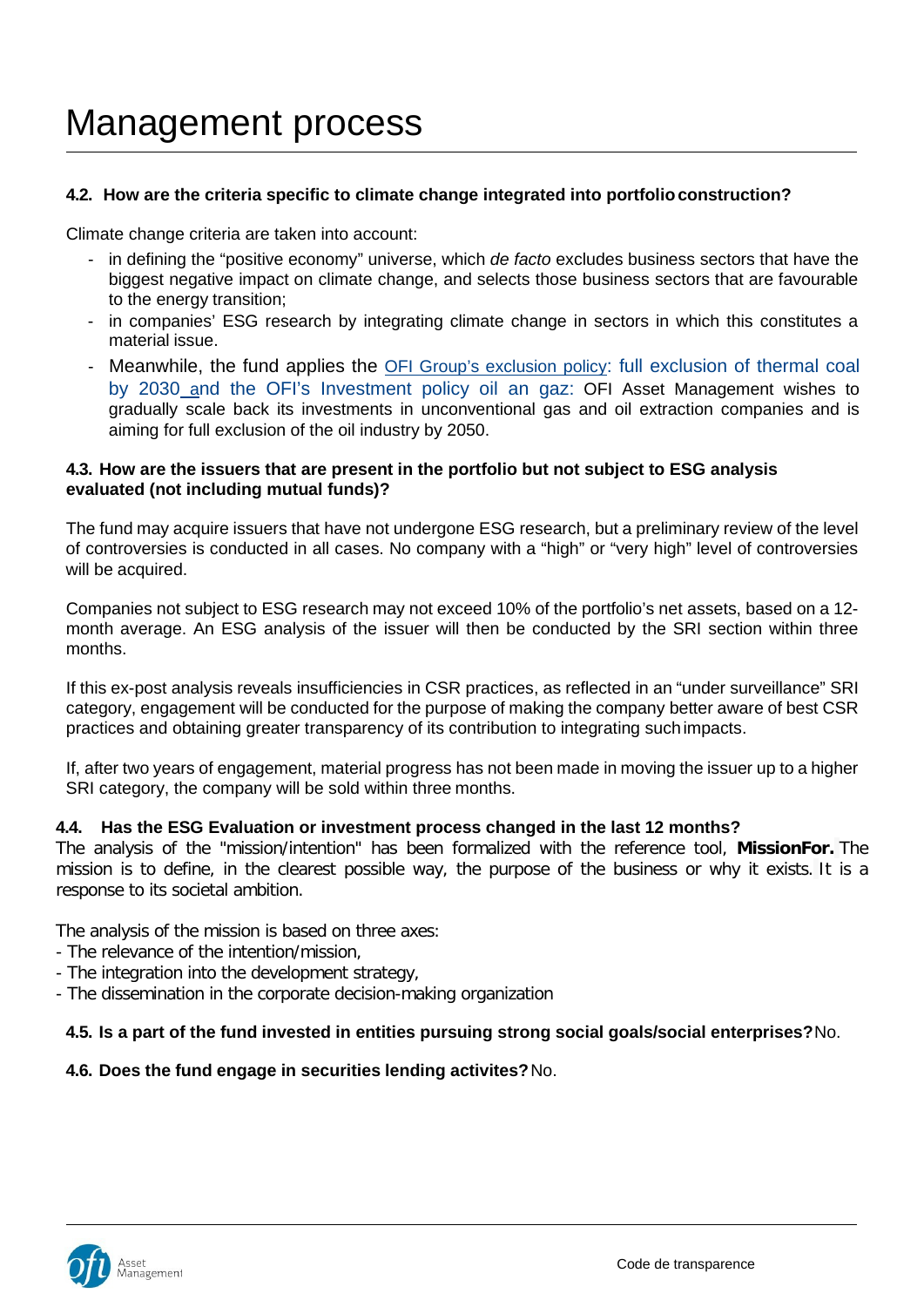#### **4.7. Does/do the fund(s) use derivative instruments?** Yes

The use of derivatives is limited to transactions made as an exposure or hedge through futures on the fund's benchmark.

Derivatives are used to steer the fund's overall exposure efficiently and at lower cost in the event of:

- sharp swings in subscriptions or redemptions;
- market events likely to have a material impact on fund performance (e.g., macroeconomic indicators, central bank interventions, etc.).

#### **4.8. Does the fund invest in mutual funds?** No

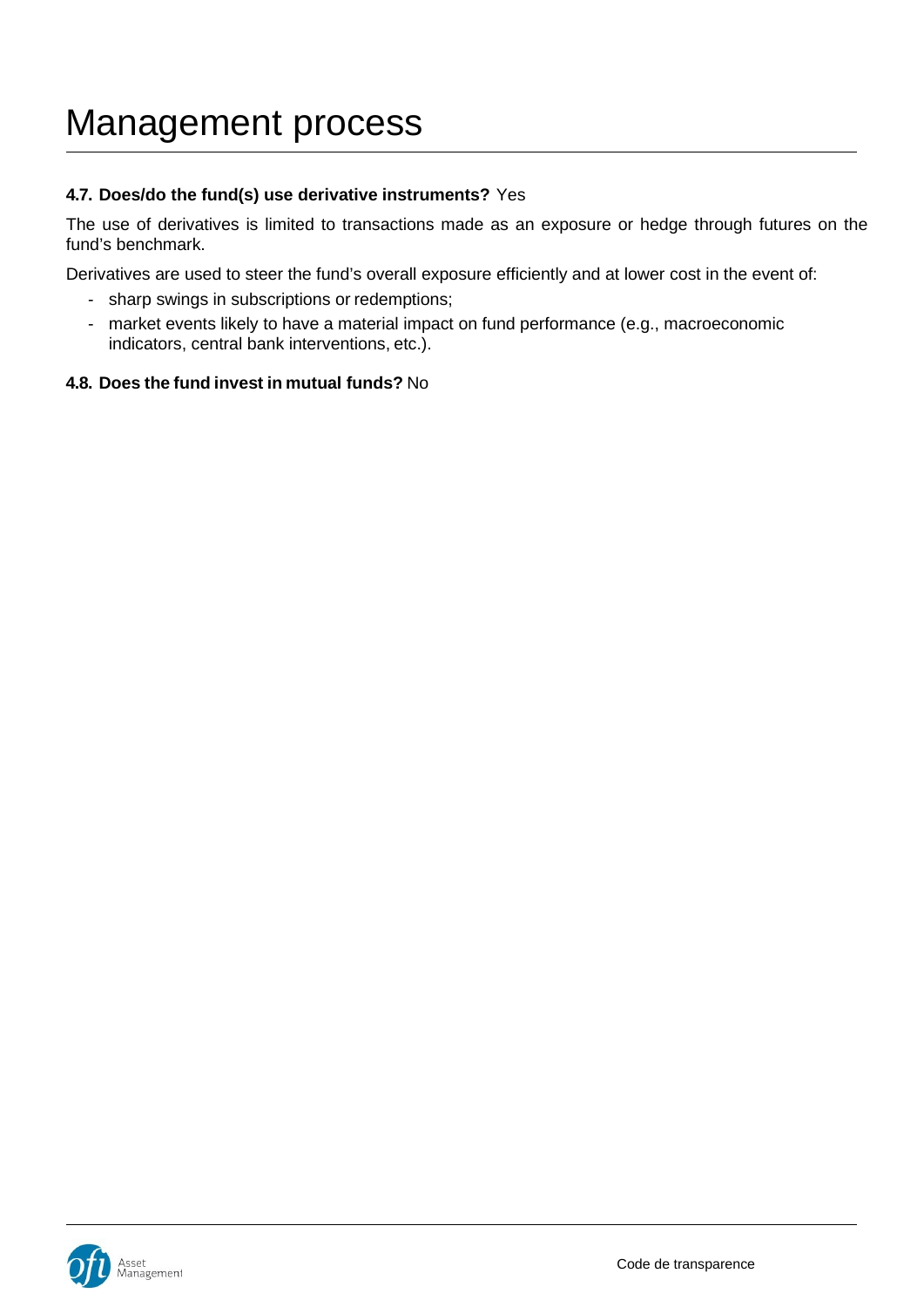### Controls and reporting

#### **5. ESG controls**

#### **5.1. What internal and/or external control mechanisms are in place to ensure compliance of the portfolio with the ESG rules on managing the fund(s) as defined in section 4?**

The managers have integrated SRI ratings in all their tools, including pre-trade selection filters, dashboards, etc.

They therefore comply at all times with current ESG rules. The middle office ensures compliance with SRI management constraints on an ex-post basis.

The chief compliance officers ensures that any breach of ratios is brought back into compliance.

In the event that the portfolio fails to comply with these rules, for example upon a downgrade of the ESG rating of a portfolio issuer, the managers have three months to bring it back into compliance.

#### **6. Impact measurements and ESG reporting**

#### **6.1. How is the ESG quality of the fund(s) assessed?**

The fund's monthly report includes a section on the fund's ESG research, which includes:

- The portfolio's exposure to Sustainable Development Goals;
- A cross-matrix of fund assets on sustainability (SRI category) and commitment to SDGs (contribution to SDGs as a percentage of companies' revenues);
- A comparison of the distribution of fund assets and of the benchmark by SRI category.

#### **6.2. What ESG indicators are used by the fund(s)?**

In the monthly reporting of the fund are published:

- The portfolio's positive contribution to Sustainable Development Goals, by level ofrevenues;
- An indicator of "Environmental" performance: greenhouse gas emissions financed indirectly by the portfolio and its benchmark, based on the "Portfolio carbon footprint"model.

In the annual activity report (SRI assessment):

- SRI evaluation: distribution of SRI categories, rating E/S/G
- Environmental indicator
- Social indicators: share of women on boards
- Governance Indicators: Share of Independent Members on Boards
- Human rights indicators: percentage of compliance with the principles of the Global Compact.
- TEE reporting: issues financed for €1 million

#### In the annual impact report

- Positive contribution to the portfolio's average SDGs.
- ESG impact indicators: carbon intensity, equal opportunities, gender parity, Board of Directors independence, value-added sharing.
- Indicators of the impact of business activities.
- Aggregate portfolio and thematic impact indicators of the positive economy.
- Indicators of intentionality: Missions of companies.
- Voting indicators on resolutions submitted to company's general assembly.

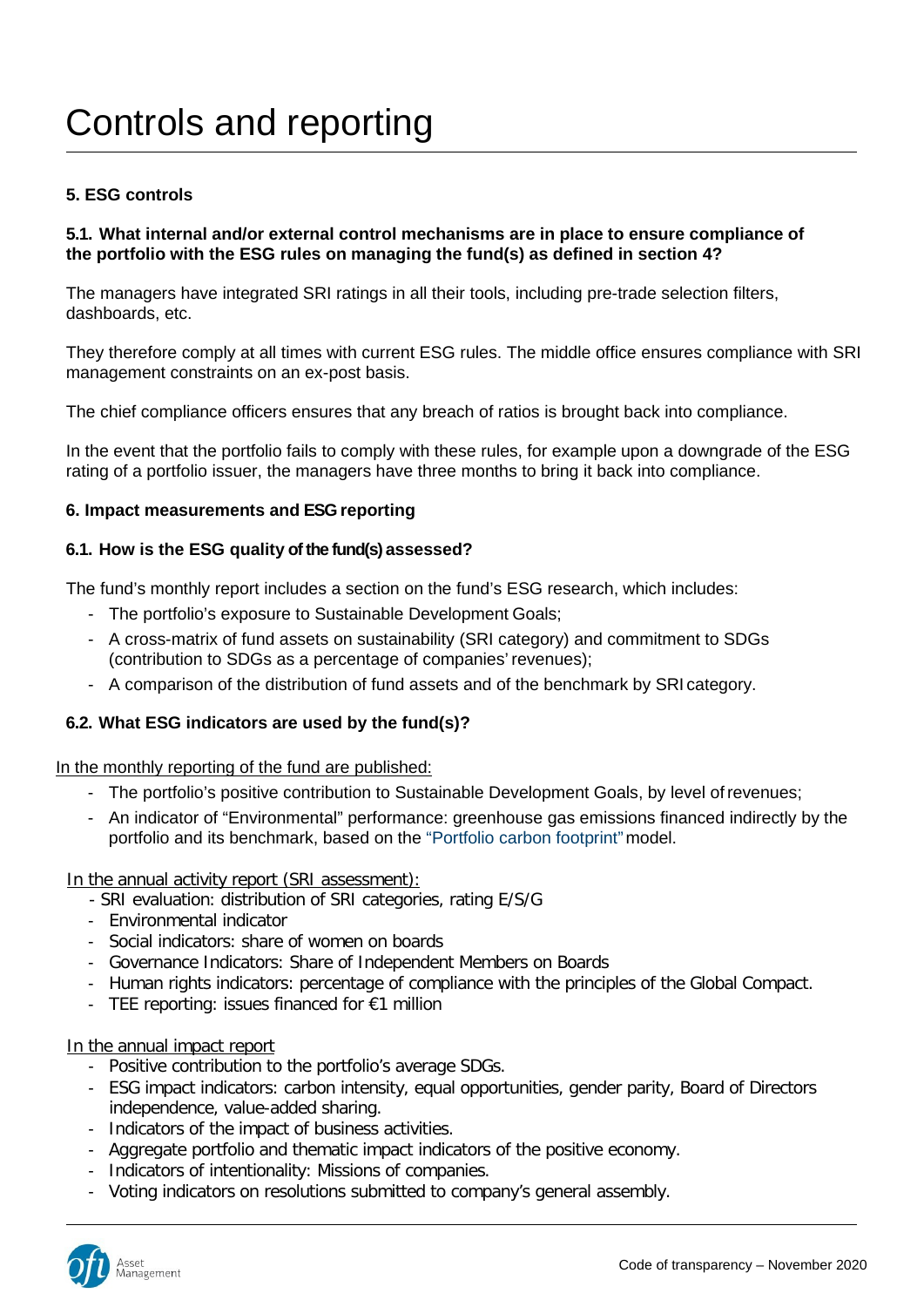### Controls and reporting

We commit to beat the benchmark on the "Environmental" performance indicator: greenhouse gas emissions (indirectly financed by the portfolio and its index), calculated according to the "Carbon footprint of portfolios" methodology with a coverage rate of more than 90%.

We commit to beat the benchmark on the performance indicator "Human Rights": % compliance with the principles of the United Nations Global Compact with a coverage rate of more than 70%.

#### **6.3. What communication resources are used to provide investors with information about the SRI management of the fund(s)?**

All informational documents on this fund are accessible at: [www.ofi-am.fr/,](http://www.ofi-am.fr/) under "Funds", "Equities", and "OFI FUND - RS ACT4 Positive Economy":

- The product datasheet: a synthetic presentation of the fund
- The prospectus and KIID
- The monthly report
- The annual activity report
- This Code of Transparency
- The annual impact report (as of 31 December 2019)

#### **6.4. Does the fund management company publish the results of its voting policy and engagement policy?**

Voting policy and engagement policy are an integral part of the ESG research process. They are covered

in annual reports accessible on line at:

- Voting report
- Engagement report, which includes a section on this fund.

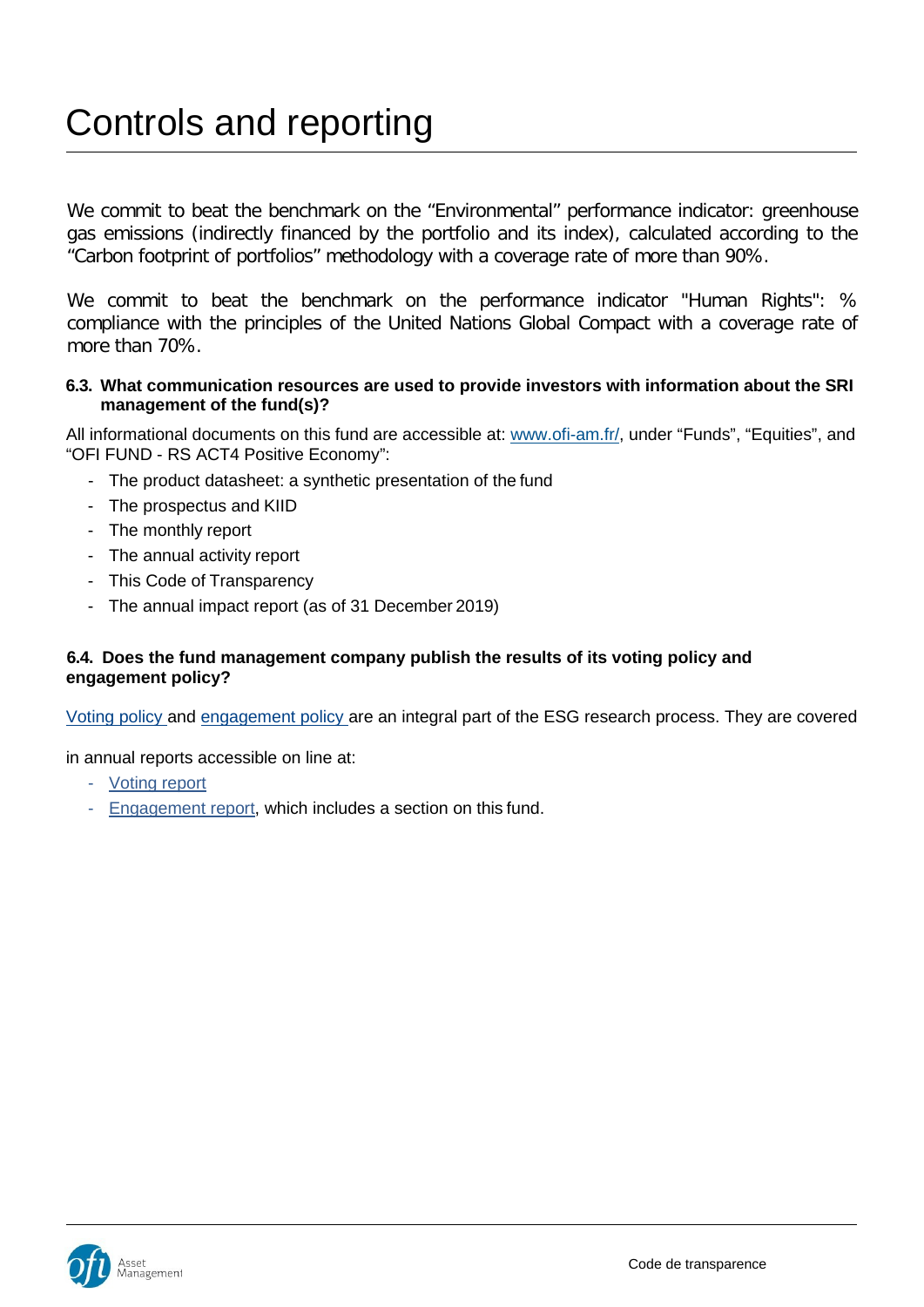# **Glossary**

| <b>ESG criteria</b>            | Environment, Social and Governance.                                                                                                                                                                                                                                                                                                                                                                                                                                                                                                                                                                                                                                                                                                                                                                                        |
|--------------------------------|----------------------------------------------------------------------------------------------------------------------------------------------------------------------------------------------------------------------------------------------------------------------------------------------------------------------------------------------------------------------------------------------------------------------------------------------------------------------------------------------------------------------------------------------------------------------------------------------------------------------------------------------------------------------------------------------------------------------------------------------------------------------------------------------------------------------------|
| <b>Environmental dimension</b> | Means the direct or indirect impact of an issuer's activities on the<br>environment.                                                                                                                                                                                                                                                                                                                                                                                                                                                                                                                                                                                                                                                                                                                                       |
| <b>Social dimension</b>        | Relative to the direct or indirect impact of an issuer's activity on<br>stakeholders, in comparison with universal values such as human rights,<br>international labour standards, anti-corruption, etc.                                                                                                                                                                                                                                                                                                                                                                                                                                                                                                                                                                                                                   |
| <b>Governance dimension</b>    | All processes, regulations, laws and institutions affecting the way in which<br>a company is managed, administrated and supervised. This also includes<br>relations between the many stakeholders and the objectives that inform<br>the running of the company. These main players include the companies'<br>shareholders, management, and board of directors.                                                                                                                                                                                                                                                                                                                                                                                                                                                             |
| <b>SRI</b>                     | "Socially Responsible Investment (SRI) aims to reconcile economic<br>performance and social and environmental impact by financing companies<br>and public entities that contribute to sustainable development, regardless<br>of their sector of activity. In influencing the governance and behaviour of<br>these actors, SRI promotes a responsible economy." (AFG-FIR, July<br>2013)                                                                                                                                                                                                                                                                                                                                                                                                                                     |
| <b>Issuers</b>                 | All entities (companies, governments, agencies, supranationals or local<br>governments) that seek market financing by issuing shares, bonds and<br>other financial securities.                                                                                                                                                                                                                                                                                                                                                                                                                                                                                                                                                                                                                                             |
| <b>Engagement</b>              | Funds whose objective is to influence the behaviour of invested<br>companies in order to improve their environmental, social or governance<br>practices. Engagement themes must be defined and the monitoring of<br>engagement initiatives (such as individual or collective dialogue, voting at<br>shareholder meetings, and submission of resolutions) must<br>be                                                                                                                                                                                                                                                                                                                                                                                                                                                        |
| <b>Exclusion</b>               | Funds may implement two types of exclusions:<br><b>NORMATIVE EXCLUSIONS</b><br>Normative exclusions consist in excluding companies that fail to comply<br>with certain international standards or conventions (human rights, WTO<br>convention, Global Compact, etc.), or countries that have not ratified<br>certain international treaties or conventions.<br><b>SECTOR EXCLUSIONS</b><br>Sector exclusions consist in excluding companies from sectors such as<br>alcohol, tobacco, weapons, gambling and pornography for ethical or public<br>health reasons, as well as GMOs, nuclear power, thermal coal, etc. for<br>environmental reasons.<br>Exclusions that are based solely on a regulatory ban (e.g., controversial<br>weapons, embargoed countries, etc.) are not enough to justify an<br>exclusion approach. |

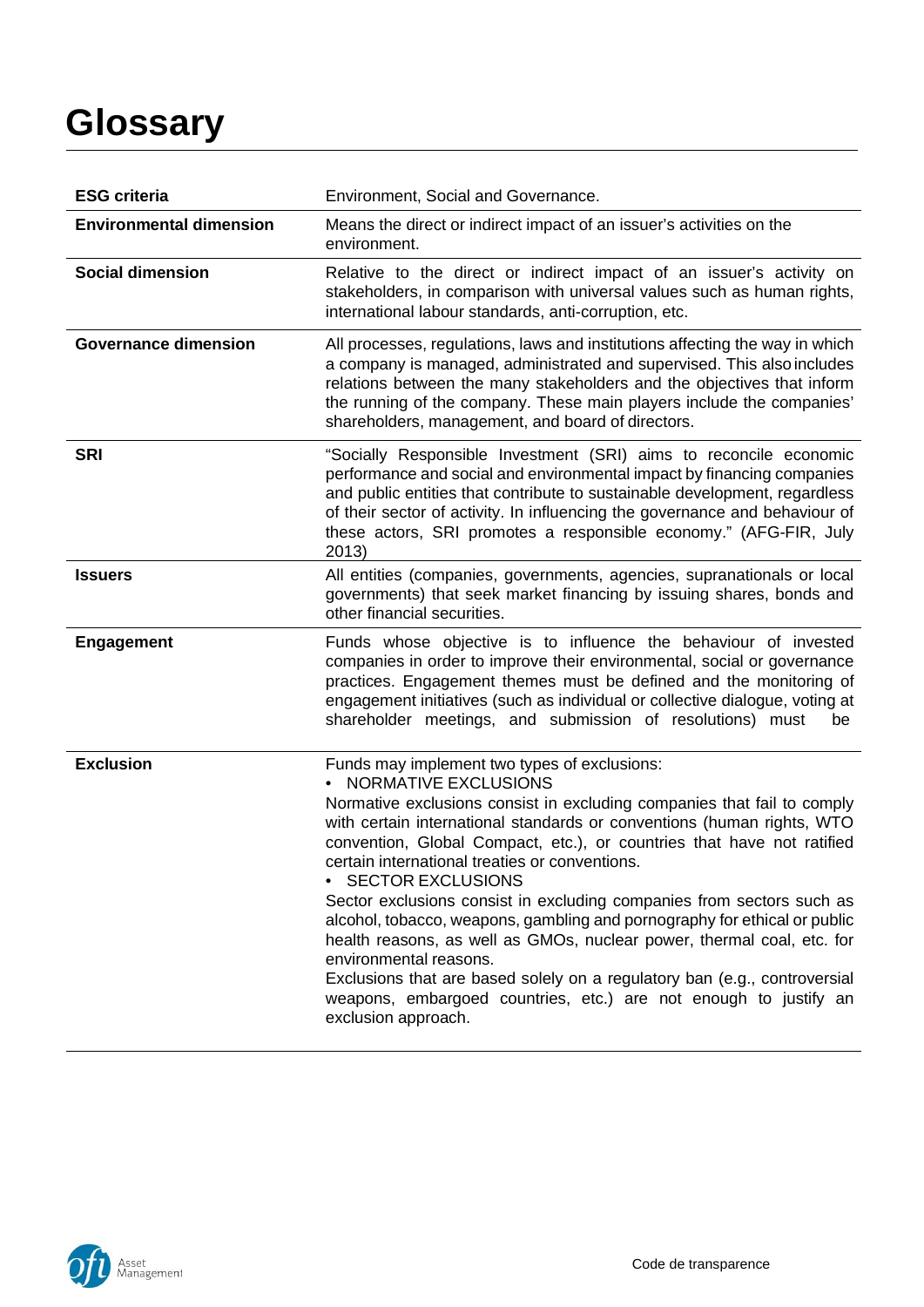# **Glossary**

| <b>Impact investing</b> | Funds that invest in companies or organisations whose main goal is to<br>generate a positive environmental or social impact. The impact of<br>investments must be measurable.<br>Impact investing is similar, in France, to solidarity funds that invest in<br>companies of the social and solidarity economy.                                                                                                                                                                                                                                    |
|-------------------------|---------------------------------------------------------------------------------------------------------------------------------------------------------------------------------------------------------------------------------------------------------------------------------------------------------------------------------------------------------------------------------------------------------------------------------------------------------------------------------------------------------------------------------------------------|
| <b>ESG integration</b>  | For an asset management firm, ESG integration consists in making<br>available to its investment managers findings of Environmental, Social and<br>Governance (ESG) research so that they can integrate them into their<br>investment decisions. ESG integration is based on suitable resources,<br>including organised access to ESG research, ESG or portfolio carbon<br>scores or any other ex-post metric. Its purpose is to enhance<br>understanding of each issuers risks and opportunities.                                                 |
| <b>ESG selection</b>    | This approach consists in selecting issuers having the best environmental,<br>social or governance practices. ESG selection comes in several forms:<br>best-in-class: selection of issuers having the best ESG practices in their<br>٠<br>sector of activity; this approach includes all economic sectors;<br>best-in-universe: selection of issuers having the best ESG practices<br>regardless of their sector of activity;<br>best effort: selection of issuers demonstrating an improvement in their<br>$\bullet$<br>ESG practices over time. |
| <b>ESG theme</b>        | Funds that specialise in environmental, social or governance themes.<br>They invest in issuers whose products or services contribute to generating<br>benefits that meet the investment strategy. Selected companies must, at<br>the least, comply with certain minimum ESG standards, such as active<br>monitoring of environmental (E), social (S) and governance (G)<br>controversies and must demonstrate their E or S or G impact.                                                                                                           |

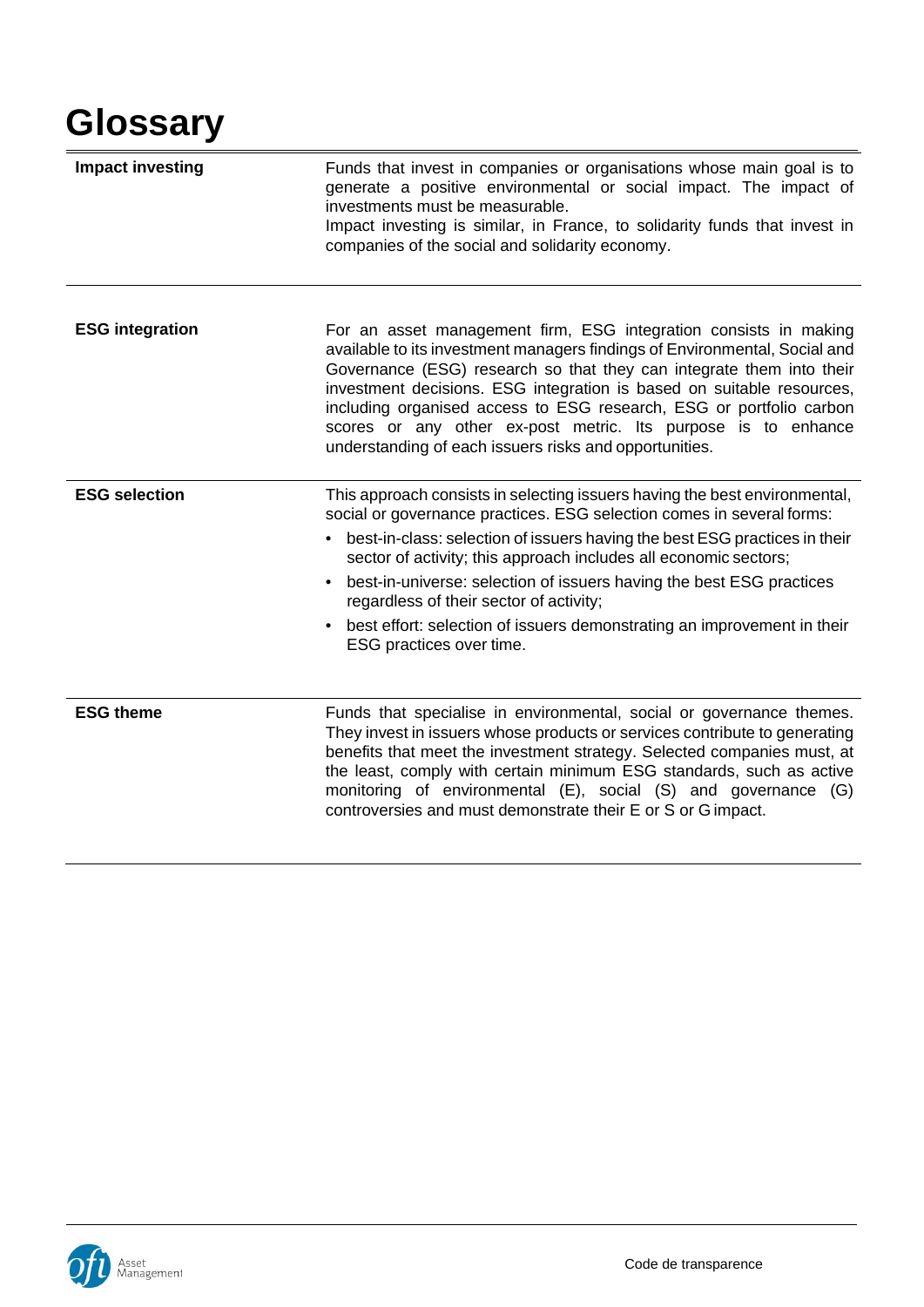# **AFG and FIR commitments**

The AFG and FIR shall help promote and disseminate this Code as broadly as possible. To do so, they pledge to publish a list of Code signatory funds on their websites: [www.afg.asso.fr](http://www.afg.asso.fr/) [www.frenchsif.org](http://www.frenchsif.org/)

The AFG and FIR assume no liability or other responsibility for inaccurate or misleading information provided by signatory funds in their responses to this Code of Transparency.



The French Asset Management Association (AFG) represents and promotes the interests of third-party asset management firms. It brings together all actors in the French asset management industry, whether in individual (mandates) or collective investment. These actors manage almost 4000 billion euros in assets, including 1950 billion euros in funds governed by French law, and about 2050 billion euros in mandates and funds governed by foreign law.

The AFG decided at a very early stage to lend its full support to the development of responsible investment in France. Its involvement is within the broader framework of its promotion of long-term savings invested in equities, employee plans and pension funds and quality assets (mainly through its corporate governance initiatives), which are levers in the efficient funding of the French economy and the protection of citizens against the risks they face.

**AFG – 41 rue de la Bienfaisance –75008 Paris, France – Tel: +33 (0)1 44 94 94 00 45 rue de Trèves – 1040 Brussels, Belgium – Tel: +32 (0)2 486 02 90** [www.afg.asso.fr -](http://www.afg.asso.fr/) @ @AFG\_France



The Forum for Responsible investment (FIR) is a multi-stakeholders association of investors, investment firms, ESG ratings agencies, consultants, civil society actors, NGOs, trade unions andpolitically engaged persons, including lawyers, researchers and journalists.

The FIR's missions include public advocacy and engagement with companies on environmental, social and governance issues. The FIR also oversees the European "Finance and Sustainable Development" research prize in association with the Principles for Responsible Investment (PRI). Each year since 2005 it recognises the best academic work. The FRI also coordinates the Responsible Finance Week, which it created in 2010.

The FIR is a founding member of Eurosif.

**FIR – 27 avenue Trudaine 75009 Paris, France – Tel: +33 (0)1 40 36 61 58** [www.frenchsif.org](http://www.frenchsif.org/)

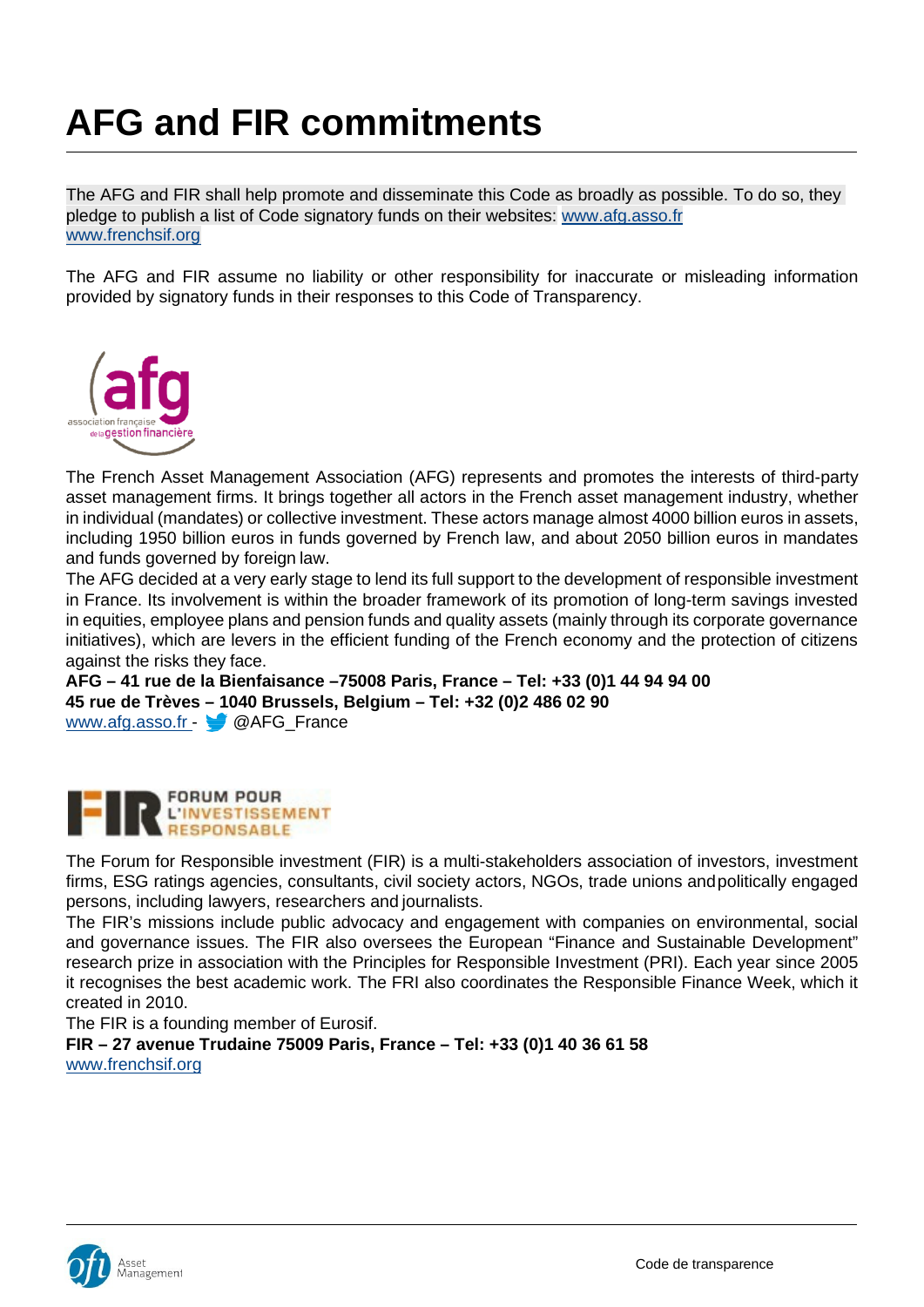# **AFG and FIR commitments**



The European Sustainable Investment Forum (Eurosif) is the leading European membership association whose mission is to develop sustainable and responsible practices. As a non-profit organisation, Eurosif works in partnership with its members, which are national forums having the same mission, and relies on a network of partners. The network brings together a broad range of stakeholders in the responsible investment industry, from fund managers to their external service providers, such as extra-financial ratings agencies, for example. Based in Brussels, Eurosif focuses mainly on SRI advocacy, integrating sustainable development investment issues with European institutions, promoting the European Code of Transparency and research and reflections on market practices and trends in thosepractices.

Eurosif is now a benchmark European organisation for all actors with an interest in developing responsible investment practices.

**EUROSIF – 59, Adolphe Lacomblé, B-1030 Brussels, Belgium – Tel: +32 (0)2 273 29 48** [www.eurosif.org](http://www.eurosif.org/)